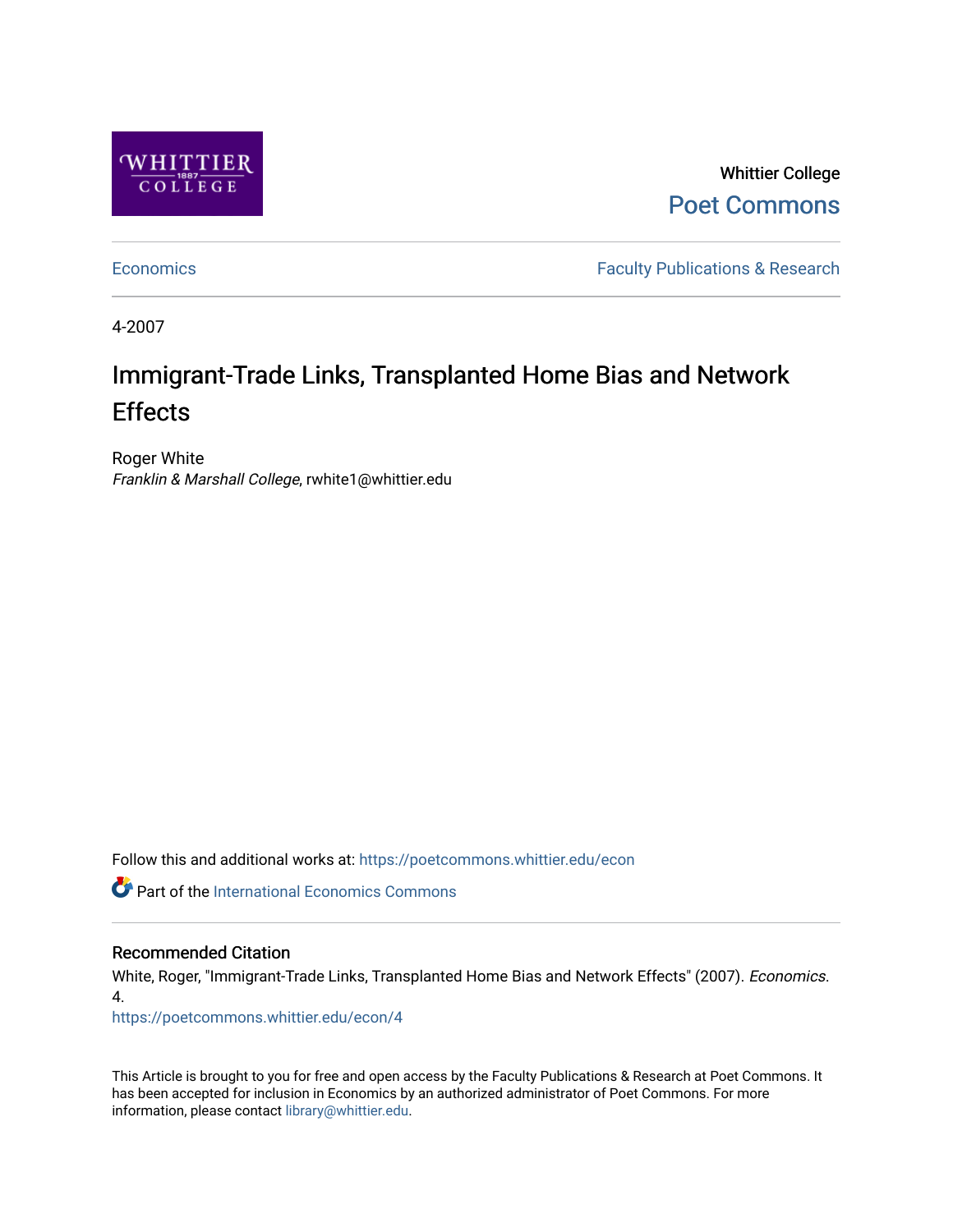# Immigrant-trade links, transplanted home bias and network effects

Roger White

Department of Economics, Franklin and Marshall College, PO Box 3003, Lancaster, PA 17604-3003, USA E-mail: rwhite@fandm.edu

Macro-level data for the US and 73 trading partners spanning the years 1980 to 2001 is used with a gravity specification to investigate the influence of immigration on bilateral trade. Prior research has identified immigrant stocks as a significant determinant of trade; however, this study indicates that the US immigrant-trade link is driven by immigration from relatively low income countries. A 10% increase in the immigrant stock is found to generate respectively 4.7 and 1.5% increases in domestic imports from and exports to the typical low income home country. The observed link is decomposed into two hypothesized channels – network effects and transplanted home bias. Considerable variation in per-immigrant trade effects is found across home countries: imports from the typical low income home country are estimated to increase by up to \$2057 due to transplanted home bias and by as much as \$2967 as a result of network effects, while exports rise by up to \$910 as a result of networks.

#### I. Introduction

In recent decades, the US has increasingly opened to the global economy. The sum of imports and exports more than doubled between 1970 and 2001, from 8.1 to 18.5% of US Gross Domestic Product. The ratio of US-owned assets abroad to US GDP increased from 0.16 to 0.61 while foreign-owned US assets relative to US GDP increased from 0.10 to 0.81 (US Bureau of the Census, 1985, 2000, 2003). Increased immigration has coincided with increased trade and capital flows. As integration continues, immigration is expected to remain high on policy agendas.<sup>1</sup> This article, provides a deeper understanding of the immigrant-trade relationship, which may benefit future public policy formulation.<sup>2</sup>

Gould (1994), examining the US, first reports an immigrant-trade link. Head and Ries (1998), Blanes-Cristobal (2002), Girma and Yu (2002), and Bryant et al. (2004) report links for Canada, the UK, Spain and New Zealand, respectively. Combes et al. (2005) find internal migration increases intra-France trade. Co et al. (2004) and Dunlevy (2004) report immigration leads to increased US state exports. I extend the literature by considering heterogeneity in immigrant-trade links across home countries, distilling links into operative channels and estimating proportional, aggregate and per-immigrant trade effects.

<sup>&</sup>lt;sup>1</sup>The foreign-born population increased from 6.2% of the total population in 1980 to 11.7% in 2001 (US INS, 2003; US Bureau of the Census, 2004).

<sup>&</sup>lt;sup>2</sup>I follow the US Immigration and Naturalization Service and define an immigrant as a person lawfully admitted for permanent residence in the US (US INS, 2003).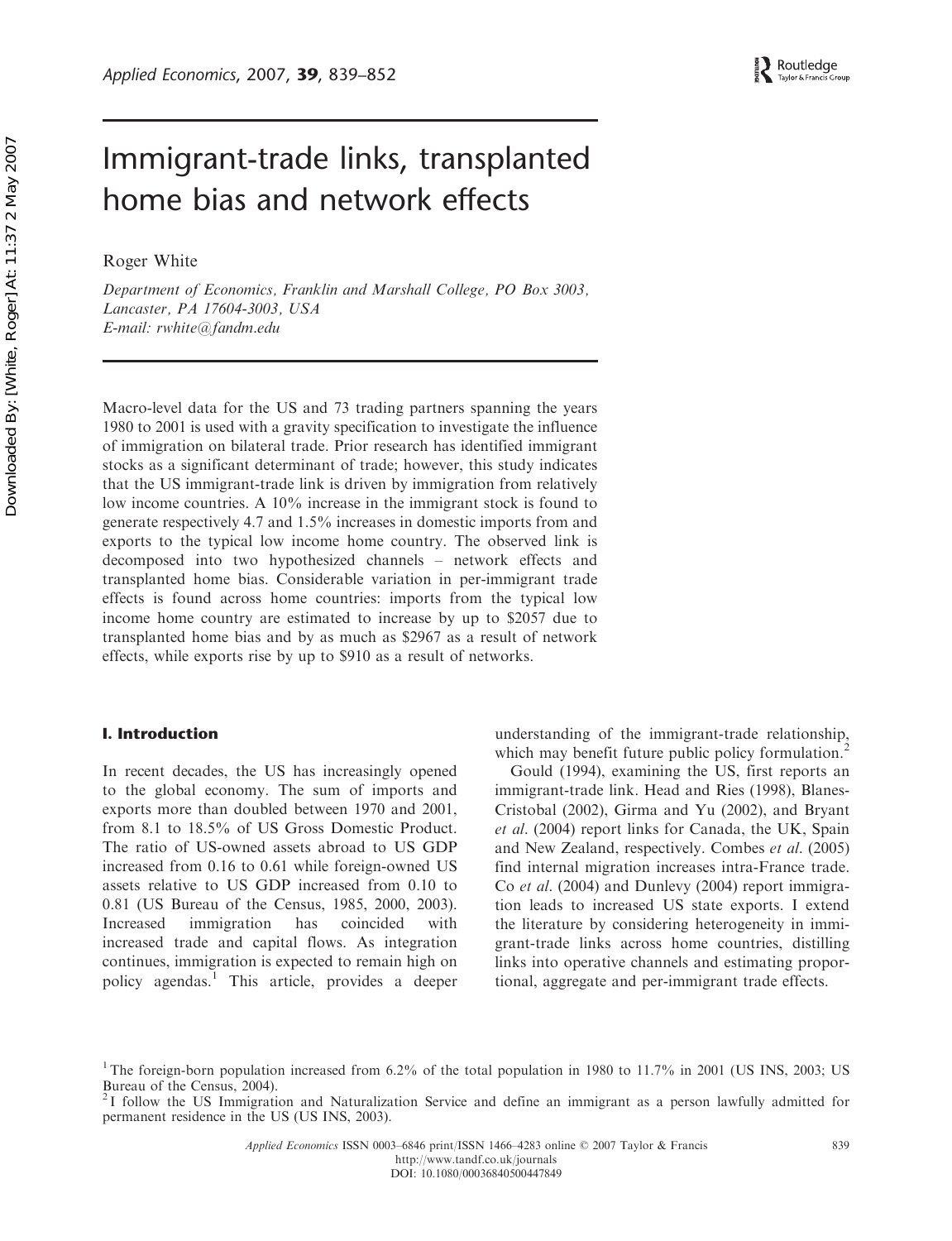The Heckscher–Ohlin–Samuelson model, and specifically the Factor Price Equalization Theorem, implies that trade and immigration are substitutes. If economic considerations drive migration, large and persistent earnings differentials between nations may induce migration. However, if trade equalizes factor returns then reduced earnings differentials may discourage emigration.<sup>3</sup> If non-economic factors spur emigration, trade will have a negligible impact. Market imperfections, such as incomplete markets or information asymmetries, provide rationale for immigration and trade to act as complements.

Immigrants may enter the host country with preferences for goods that are unavailable, thus potentially increasing host country imports from the home country. I refer to this channel as 'transplanted home bias'. $^{4}$  Also, immigrants may arrive with business contacts or knowledge of political or social obligations required to conduct business in the home country (Globerman, 2001). If such connections reduce transaction costs, both host country exports to and imports from the home country may increase. I refer to this second channel as 'network effects'.<sup>5</sup>

Greater US-home country dissimilarity implies fewer domestically available substitutes and an increased probability that transplanted home bias affects trade. Similarly, assuming high income nations have developed markets and contracting procedures and that low-income nations have less complete markets and weaker contracting and enforcement mechanisms, it is likely immigrants from lower-income nations present opportunities for increased trade.<sup>6</sup> To address the possibility, I stratify the sample by income class (World Bank, 1997).<sup>7</sup> Section II discusses the specification. Section III presents data sources and variables.

Section IV presents results while Section V concludes.

#### II. Empirical Specification

Gould (1994) borrows from Bergstrand (1985), developing a gravity specification where endogenously determined transaction costs decline as immigrants provide the host country with information regarding home country markets. Gould allows for decreasing marginal effects of immigration on trade; however, I follow Girma and Yu (2002) and Head and Ries (1998) by assuming that if effects are decreasing, they diminish over a lengthy horizon – perhaps generations – as immigrant stocks increase and average lengths of stay rise.

Following Gould (1994), Head and Ries (1998), and Girma and Yu (2002), I use a gravity equation where country  $i$  (US) imports from country  $j$  are defined as follows.<sup>8</sup>

$$
IMPORTS_{ij} = s_{ij}y_j \tag{1}
$$

The share of country  $j$  output consumed by country  $i$ is given by  $s_{ij}$  and  $y_j$  represents country *j* GDP. A fully integrated world economy with symmetric differentiated products implies balanced trade between i and j. Helpman (1984) shows that under such conditions  $s_{ij} = y_i/y_w$ , where  $y_w$  is global GDP. Tariffs, transport costs and nontariff barriers are distortionary so that  $s_{ij} \neq y_i/y_w$ .  $\tau_{ij}$  is included to account for such barriers.

$$
s_{ij} = \frac{(y_i/y_w)}{\tau_{ij}}
$$
 (2)

I assume  $\tau_{ij} = \exp^{\Phi_{ij}}$ , where  $\Phi_{ij}$  is a vector of tradeinhibiting factors. Substituting for  $\tau_{ij}$  in Equation 2,

<sup>&</sup>lt;sup>3</sup> Absolute Factor Price Equalization (FPE) implies returns equate across nations over the long run; however, relative FPE

only dictates the long-run equalization of factor price ratios across nations. 4McCallum (1995) reports home bias using 1988 USA-Canada trade data. Intra-provincial trade was found to be 20 times greater than province-state trade. Ceglowski (2002), Wei (1998), Helliwell (1996, 1997) and Engel and Rogers (1996) have also documented positive home bias/border effects.

<sup>&</sup>lt;sup>5</sup> Rauch and Watson (2002), Rauch and Trindade (2002) and Rauch (1999, 2001) investigate networks finding networks reduce lax contract enforcement and information asymmetries regarding opportunities. Networks may also deter opportunistic behaviour.

<sup>&</sup>lt;sup>6</sup>The Naturalization Act of 1790 stipulated only free white immigrants may become US citizens. The Chinese Exclusion Act of 1882 banned Chinese immigration, was broadened in 1917 to exclude most Asian immigrants, and created the Asiatic Barred Zone which excluded immigrants from India, Indochina, the East Indies, Polynesia, parts of Russia, Arabia and Afghanistan. The National Origins Act of 1921 established immigrant quotas with the total annual limit equal to 3% of the 1910 US foreign-born population; that is, persons of European descent. Not repealed until 1952, the Immigration Act of 1924 banned Japanese immigration and revised the annual quota down to 2%. From 1924 to 1964, over 94% of visas went to immigrants from Europe, Canada or Oceania (Martin and Midgely, 1999).

<sup>&</sup>lt;sup>7</sup>The World Bank classified nations as low income if 1995 GNP per capita was  $\leq$  \$765; middle-income if per capita GNP was between \$765 and \$9385; high income if GNP per capita was >\$9 385.

 $8$  Anderson (1979), Bergstrand (1985), Helpman and Krugman (1985), Davis (1995), Deardorff (1998), Feenstra *et al.* (1999), Haveman and Hummels (2001) and Eaton and Kortum (2001) each present theoretical foundations of the gravity equation as a legitimate model of international trade.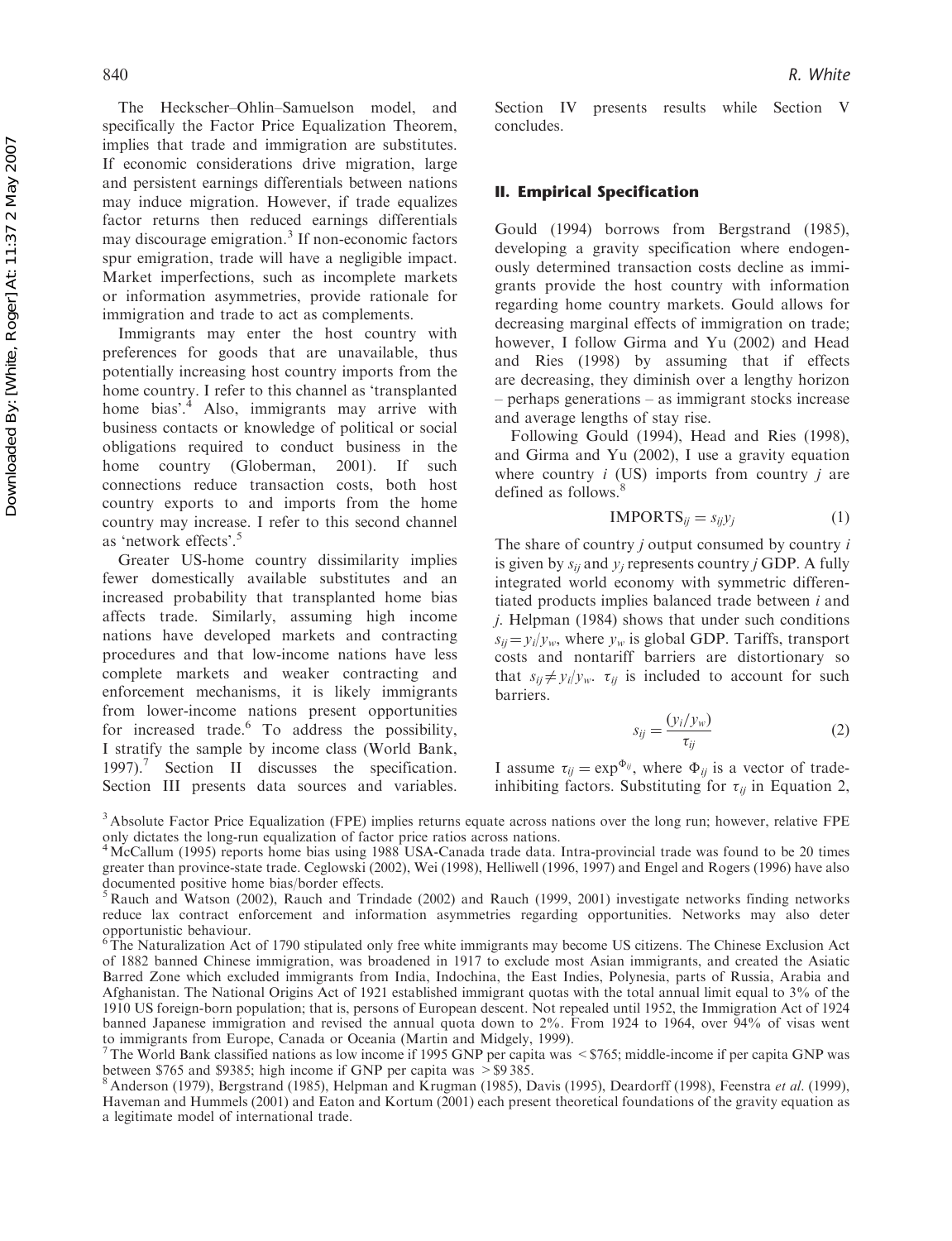#### Immigrant-trade links 841

and then Equation 2 into 1 and taking natural logarithms yields

ln IMPORTS<sub>ij</sub> = 
$$
\ln\left(\frac{y_i y_j}{y_w}\right) + \Phi_{ij}
$$
 (3)

Thus, trade is a function of the total incomes of countries  $i$  and  $j$  and variables that inhibit trade between the nations. Specifically, the vector  $\Phi_{ij}$  is constructed as

$$
\Phi_{ij} = \{ \text{In DISTANCE}_{ij}, \text{ MILITARY}_{ij}, \text{SANCTIONS}_{ij} \}
$$
\n
$$
\tag{4}
$$

A vector of trade-facilitating variables,  $\Gamma_{ij}$ , is added to Equation 3.  $\Gamma_{ij}$  is constructed as

$$
\Gamma_{ij} = \left\{ \text{In IMMIGRANTS}_{ij}, \text{ In GDP per capita}_{j}, \Delta \text{In EXCHANGE RATE}_{ijt}, \text{In FDI_OUT}_{ij}, \Delta \text{In FDI_IN}_{ij}, \text{FTA}_{ij}, \text{LANGUAGE}_{ij}, \text{OPEC}_{j} \right\}
$$
 (5)

 $IMMIGRANTS<sub>ijt</sub>$  represent the immigrant stock from country *j*. A vector of time dummies,  $\Omega_t$ , absorbs macroeconomic fluctuations and policy decisions affecting trade. As US GDP is invariant across trading partners within a year, any related trade effects are subsumed into the year dummies. Using Equations 4 and 5,  $\Omega_t$ , and defining the dependent variable as a vector of trade measures, Equation 3 is rewritten as

$$
\ln \text{TRADE}_{ijt} = \ln y_{jt} + \Phi_{ijt} + \Gamma_{ijt} + \Omega_t \qquad (6)
$$

 $TRADE_{ii}$  includes c.i.f. (cost including freight) imports from and f.o.b. (free on board) exports to country j as well as the sum of imports from and exports to country  $j^9$ .

#### III. Data and Variable Construction

Macro data for the years 1980 to 2001 is employed.<sup>10</sup> Decennial US censuses provide country-level immigrant stocks at three points in time. I use these values as benchmarks, and incorporate inflow data to estimate immigrant stocks during the intra-census years. For example, immigrant stocks for the years 1981 to 1989 are constructed as

IMMIGRANTS<sub>ijt</sub> = IMMIGRANTS<sub>ij1980</sub>  
+ 
$$
\sum_{1981}^{t}
$$
INFLOW<sub>ijt</sub> +  $\delta_j$  (7)

 $\delta_j$  is an adjustment factor accounting for return migration, death of immigrants during intra-census years, and amnesties. It is the immigrant stock from country j in the USA given by the 1990 decennial census less the sum of immigrants from country  *in* the USA in 1980 and the inflow from country j during the years 1981 to 1990 divided by 10:

$$
\delta_j = \frac{1}{10} \left[ \text{IMMIGRANTS}_{ij1990} - \left[ \text{IMMIGRANTS}_{ij1980} + \sum_{t=1981}^{1990} \text{INFLOW}_{ijt} \right] \right]
$$
(8)

For the years 1991 to 1999, the immigrant stock variable is constructed similarly. The adjustment made to the 2001 portion of the sample is based on the adjustment factor derived when estimating 1991 to 1999 immigrant stocks.

IMMIGRANTS<sub>ij2001</sub>  
= (IMMIGRANTS<sub>ij2000</sub> + INFLOW<sub>ij2001</sub>)  

$$
\times \left(1 + \frac{\delta_j}{IMMIGRANTS_{ij2000}}\right) \tag{9}
$$

The final term in Equation 9, the adjustment percentage, is based on the difference between raw 2000 immigrant values and 2000 benchmark values. Combination of the 1981 to 1989 and 1991 to 1999 estimated immigrant stock values and the 2001 estimated immigrant stock along with use of the benchmark values from 1980, 1990 and 2000 results in a set of immigrant values for each country over the years 1980 to 2001.

FDI stock measures economic integration. Graham and Krugman (1995) report the bulk of US FDI inflows through the mid-1990s were equity acquisitions. Lipsey (1993) reports that, by the end of the 1980s, foreign affiliates accounted for 23% of US exports and more than one-third of imports. I construct two FDI variables. The first, FDI OUT, is the US FDI stock in country j while the second, FDI\_IN, is the country  $j$  FDI stock in the US Both are measured relative to country j's GDP.

Prior research employed alternative measures to represent globalization of production. Gould (1994) includes the sum of bilateral FDI when testing for robustness. Head and Ries (1998) use the trading partner's volume of trade divided by GDP to control for the nation's propensity for external trade. I alter Gould's measure to compensate for

<sup>9</sup>The three variables in the TRADE<sub>ijt</sub> vector are derived using data from Feenstra *et al.* (2002). Each series has been converted from nominal to real values using the US GDP deflator. <sup>10</sup> Appendix A lists each variable employed, its description and source.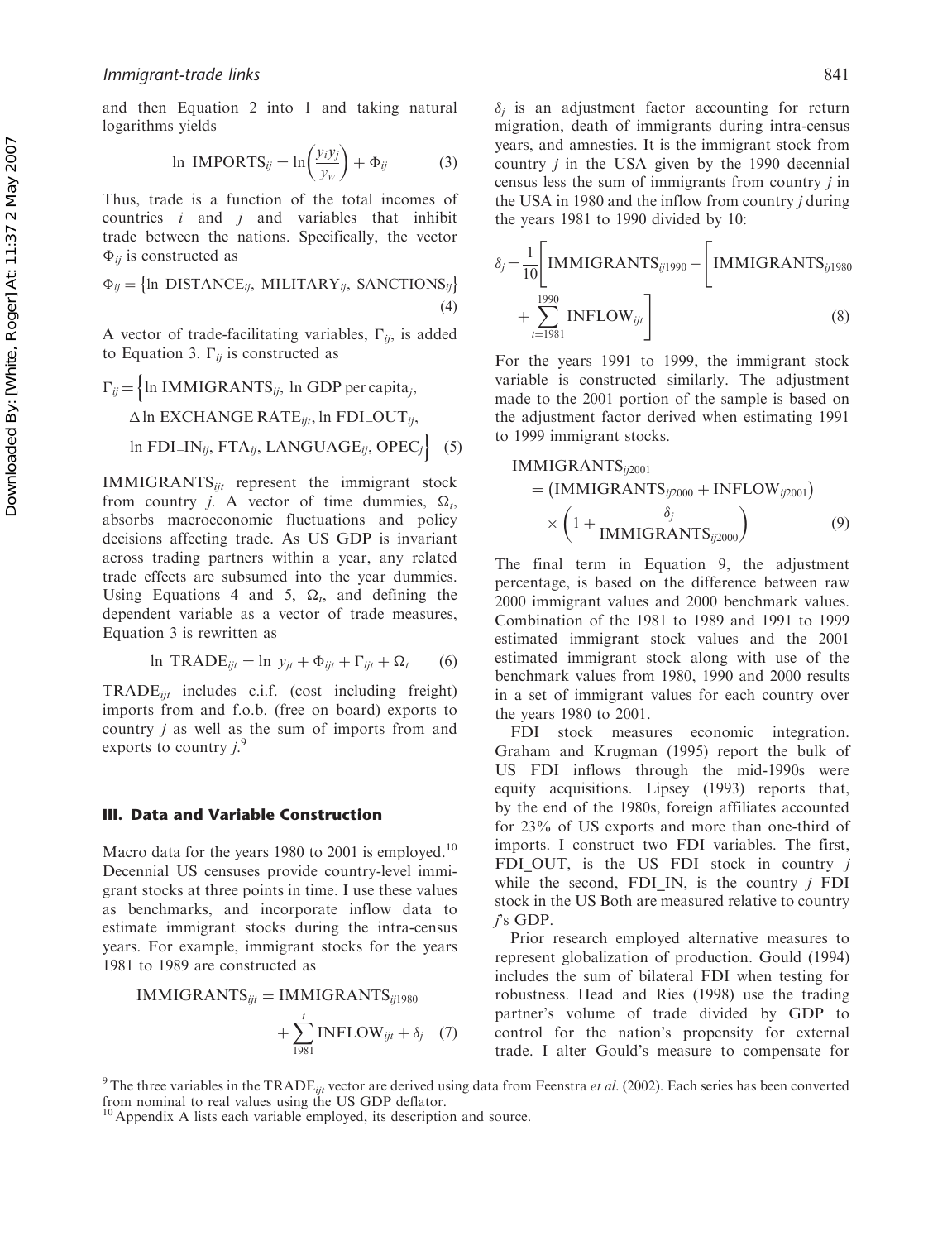the size of country  $\vec{j}$ 's economy and decompose the variable into two separate stocks as US FDI inflows may affect trade differently than US FDI outflows.<sup>11</sup>

Country j real GDP measures the economic mass. Higher GDP values signal larger potential export markets for domestic goods and greater output that the USA may import. Real GDP per capita proxies for individual wealth in country j. Representing terms of trade changes, the annual change in the US-country  $j$  exchange rate is included.<sup>12</sup> Capturing trade-generating effects of trade agreements, FTA equals 1 if country  $j$  is party to a trade agreement with the USA for 6 months during year  $t$ . LANGUAGE is equal to 1 if English is an official language of country j. Common language is often cited as a proxy for cultural similarity (Brainard, 1993, 1997; Engel and Rogers, 1996; Helliwell, 1997; Hutchison, 2002). OPEC controls for US petroleum imports and equals 1 if country j was an OPEC member for 6 months in year  $t$ .

DISTANCE serves to proxy for transport costs. Time-varying import-, export- and trade volumeweighted distances between the 22 busiest US ports (in terms of annual trade volume) and each trading partner's capital city are derived via the 'Great Circle' method. The distance between each capital city-US port pair was weighted by the port's annual share of total trade. The summation of these weighted distances produces the utilized measures. As US military involvement in country j may indicate uncertainty exists regarding current and future business opportunities, MILITARY is included as a dummy variable.<sup>13</sup> SANCTIONS is a dummy variable indicating that US-imposed economic sanctions on country j were in place during year  $t$ .<sup>14</sup>

The vector TRADE is regressed on immigrant stock values and other control variables. Addition of an independently and identically distributed error term to Equation 6 yields

$$
ln TRADEijt = α0 + β1(ln IMMIGRANTSijt)
$$
  
+ β<sub>2</sub>(ln GDP<sub>jt</sub>) + β<sub>3</sub>(ln GDP per capita<sub>jt</sub>)  
+ β<sub>4</sub>(Δ ln EXCHANGE RATE<sub>ijt</sub>)  
+ β<sub>5</sub>(ln DISTANCE<sub>ij</sub>) + β<sub>6</sub>(FTA<sub>ijt</sub>)  
+ β<sub>7</sub>(FDLOUT<sub>ijt</sub>) + β<sub>8</sub>(FDI\_IN<sub>ijt</sub>)  
+ β<sub>9</sub>(LANGUAGE<sub>ij</sub>)  
+ β<sub>10</sub>(MILITARY<sub>ijt</sub>) + β<sub>11</sub>(OPEC<sub>it</sub>)  
+ β<sub>12</sub>(SANCTIONS<sub>ijt</sub>) + β<sub>Ω</sub>Ω<sub>t</sub> + ε<sub>ijt</sub> (10)

Table 1 presents descriptive statistics. The immigrant stock of high income nations is typically higher than that of medium or low income nations.<sup>15</sup> High income countries trade more with the USA than do middle or low income countries. US FDI tends to be highest in medium income nations, while country *i* FDI in the USA is highest for high income nations. US military involvement and economic sanctions are more common occurrences for low income countries. Table 2 lists the countries in the data set.

#### IV. Econometric Results

Equation 10 is estimated by pooled Ordinary Least Squares. Table 3 presents results.<sup>16</sup> For the full sample, a 10% immigrant stock increase, all else held constant, increases US-country  $j$  trade volume by 1.66% and imports from and exports to country  $j$  by 1.3 and 1.13%, respectively. The results are similar to prior research. Head and Ries (1998), using Canadian data for 1980 to 1992, report coefficients of 0.10 and 0.31, respectively, when estimating immigrant effects on Canadian exports and imports. Girma and Yu (2002) employ data for 1981 to 1993, classify

<sup>&</sup>lt;sup>11</sup> The BEA data does not include specific values, for reasons of protecting firm confidentiality, if FDI is  $< $500\,000$ . I have coded these withheld values as the upper limit of \$500 000. This overstates the degree of economic integration between the USA and country j. In alternative regressions I set the withheld FDI values equal to \$0. The coefficients on the FDI variables decrease in size and, in some cases, the level of significance; however, the coefficients on the IMMIGRANTS variables are largely unaffected.

<sup>&</sup>lt;sup>12</sup> Expressed as foreign currency units per US dollar, an increase in the value represents a depreciation of country j's currency indicating an expected increase (decrease) in US imports from (exports to) country j.

<sup>&</sup>lt;sup>13</sup> Appendix B lists US military interventions involving countries represented in this study.<br><sup>14</sup> Appendix C lists US-imposed economic sanctions involving countries represented in this study. Hufbauer *et al.* (1997)

report sanctions decrease trade flows by a quarter to one-third.<br><sup>15</sup> Excluding Mexico from the medium income classification lowers the mean immigrant stock to 159752.

<sup>&</sup>lt;sup>16</sup>Time dummies were included in each regression. Due to space constraints, coefficients are not reported.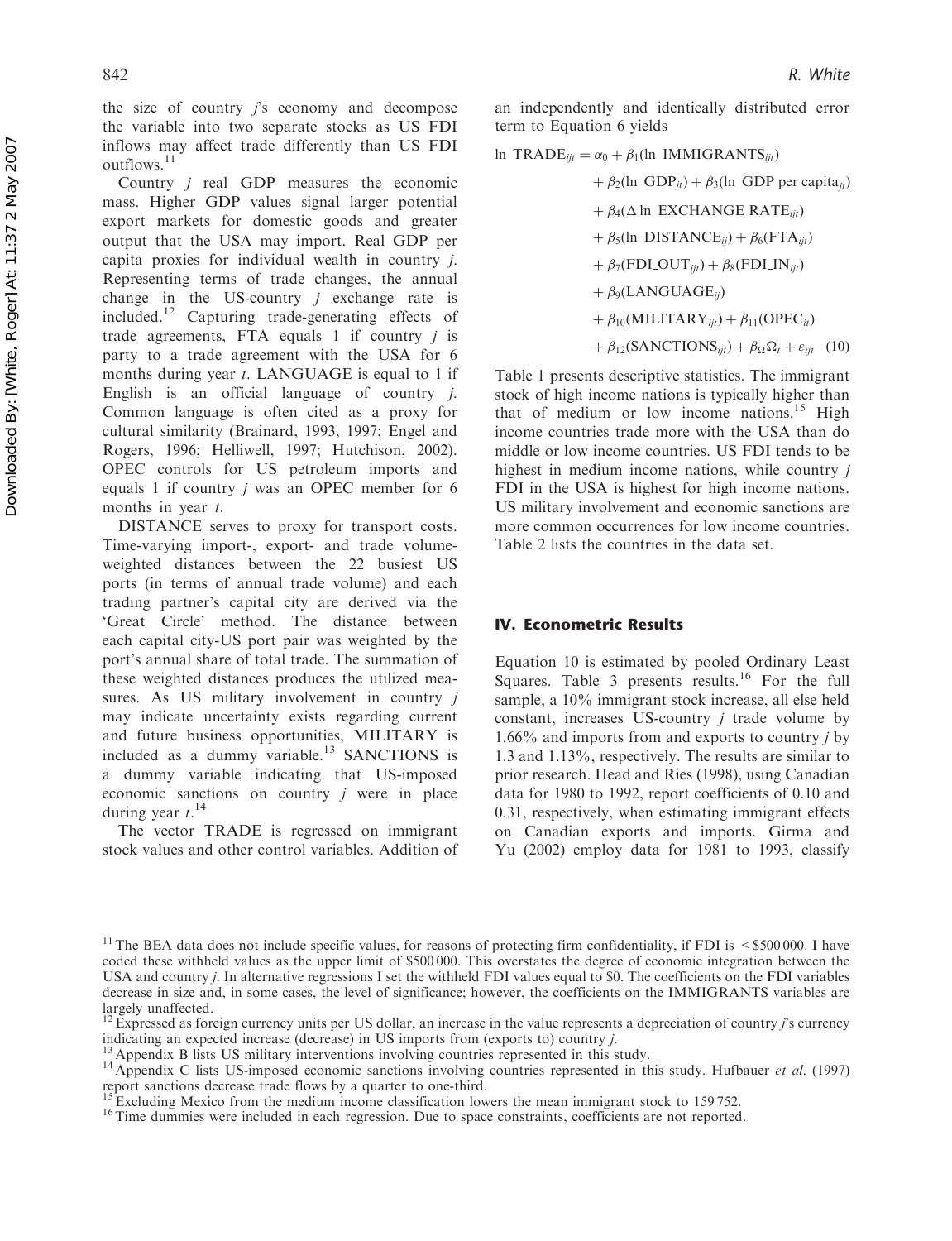### Immigrant-trade links 843

|  |  | Table 1. Descriptive statistics - full sample and segmented samples (based on income level) |
|--|--|---------------------------------------------------------------------------------------------|
|  |  |                                                                                             |

| Variable                                   | Full sample<br>$N = 1,599$ | High-income<br>countries<br>$N = 506$ | Medium-income<br>countries<br>$N = 726$ | Low-income<br>countries<br>$N = 367$ |
|--------------------------------------------|----------------------------|---------------------------------------|-----------------------------------------|--------------------------------------|
| Immigrants                                 | 241,008                    | 207,761                               | 303,354                                 | 164,967                              |
|                                            | (638, 867)                 | (256, 535)                            | (905, 624)                              | (241, 157)                           |
| Export-weighted distance (km)              | 8,724.36                   | 8,563.70                              | 8,760.36                                | 8,871.86                             |
|                                            | (3,503.13)                 | (3,494.46)                            | (3,536.06)                              | (3,451.07)                           |
| Import-weighted distance (km)              | 8.695.31                   | 8,532.83                              | 8,723.21                                | 8,860.96                             |
|                                            | (3,518.59)                 | (3,515.03)                            | (3,550.89)                              | (3,460.05)                           |
| Volume of trade-weighted distance (km)     | 8,707.86                   | 8,546.44                              | 8,739.03                                | 8,865.74                             |
|                                            | (3,511.39)                 | (3,505.52)                            | (3,544.05)                              | (3,455.67)                           |
| Gross domestic product (in \$1,000s)       | 245,397,999                | 620, 138, 713                         | 80,698,320                              | 58,106,997                           |
|                                            | (634,009,053)              | (1,016,529,780)                       | (120, 807, 148)                         | (154, 237, 208)                      |
| Per capita gross domestic product          | 8,342                      | 22,106                                | 2,838                                   | 405                                  |
|                                            | (10, 831)                  | (9,301)                               | (2,086)                                 | (201)                                |
| $\Delta$ exchange rate                     | 0.1635                     | 0.0367                                | 0.2312                                  | 0.2045                               |
|                                            | (0.4567)                   | (0.1568)                              | (0.5041)                                | (0.5835)                             |
| Exports (in $$1,000s$ )                    | 5,564,381                  | 12,667,941                            | 2,996,518                               | 938,358                              |
|                                            | (14,695,472)               | (21, 504, 119)                        | (9,965,725)                             | (2,718,910)                          |
| Imports (in $$1,000s$ )                    | 7,383,510                  | 16,054,013                            | 3,664,623                               | 2,871,850                            |
|                                            | (20,960,565)               | (31,857,769)                          | (11, 057, 769)                          | (11, 376, 300)                       |
| Volume of trade (in \$1,000s)              | 12,947,891                 | 28,721,954                            | 6,661,140                               | 3,810,200                            |
|                                            | (35, 189, 992)             | (52,895,124)                          | (20, 866, 176)                          | (13,999,600)                         |
| US direct investment in country $j$        | 0.0483                     | 0.0426                                | 0.0681                                  | 0.0177                               |
| (relative to $GDP_i$ )                     | (0.1771)                   | (0.0567)                              | (0.2566)                                | (0.0289)                             |
| Country <i>j</i> direct investment in U.S. | 0.0166                     | 0.0292                                | 0.0161                                  | 0.0003                               |
| (relative to $GDP_i$ )                     | (0.0686)                   | (0.0491)                              | (0.0921)                                | (0.0005)                             |
| Free trade agreement                       | 0.0230                     | 0.0573                                | 0.0110                                  | 0.0                                  |
|                                            | (0.1501)                   | (0.2327)                              | (0.1045)                                | (0.0)                                |
| Common language (English)                  | 0.2055                     | 0.2174                                | 0.1212                                  | 0.3529                               |
|                                            | (0.4042)                   | (0.4129)                              | (0.3266)                                | (0.4785)                             |
| US military action involving country $j$   | 0.0249                     | 0.0                                   | 0.0275                                  | 0.0535                               |
|                                            | (0.1559)                   | (0.0)                                 | (0.1638)                                | (0.2253)                             |
| OECD membership                            | 0.3126                     | 0.8360                                | 0.1088                                  | 0.0                                  |
|                                            | (0.4637)                   | (0.3707)                              | (0.3116)                                | (0.0)                                |
| US-imposed economic sanctions              | 0.1357                     | 0.0079                                | 0.1584                                  | 0.2647                               |
|                                            |                            |                                       |                                         |                                      |

Standard deviations in parentheses.

#### Table 2. Countries represented

| High-income countries                                                                                                        |                                                                                                                                                         | Medium-income countries                                                                                                                                                                                 |                                                                                                                                                                                             | Low-income countries                                                                                              |                                                                         |
|------------------------------------------------------------------------------------------------------------------------------|---------------------------------------------------------------------------------------------------------------------------------------------------------|---------------------------------------------------------------------------------------------------------------------------------------------------------------------------------------------------------|---------------------------------------------------------------------------------------------------------------------------------------------------------------------------------------------|-------------------------------------------------------------------------------------------------------------------|-------------------------------------------------------------------------|
| Australia<br>Austria<br>Belgium<br>Canada<br>Cyprus<br>Denmark<br>Finland<br>France<br>Germany<br>Ireland<br>Israel<br>Italy | Japan<br>Korea, Republic of<br><b>Netherlands</b><br>New Zealand<br>Norway<br>Portugal<br>Singapore<br>Spain<br>Sweden<br>Switzerland<br>United Kingdom | Argentina<br><b>Bolivia</b><br>Brazil<br>Chile<br>Colombia<br>Costa Rica<br>Dominican Rep.<br>Ecuador<br>Egypt<br>El Salvador<br>Fiji<br>Greece<br>Guatemala<br>Hungary<br>Indonesia<br>Iran<br>Jamaica | Jordan<br>Malaysia<br>Mexico<br>Morocco<br>Panama<br>Peru<br>Philippines<br>Poland<br>Romania<br>South Africa<br>Syria<br>Thailand<br>Trinidad and Tobago<br>Turkey<br>Uruguay<br>Venezuela | Bangladesh<br>China<br>Ethiopia<br>Ghana<br>Guyana<br>Haiti<br>Honduras<br>India<br>Kenya<br>Nicaragua<br>Nigeria | Pakistan<br>Senegal<br>Sierra Leone<br>Sri Lanka<br>Tanzania<br>Vietnam |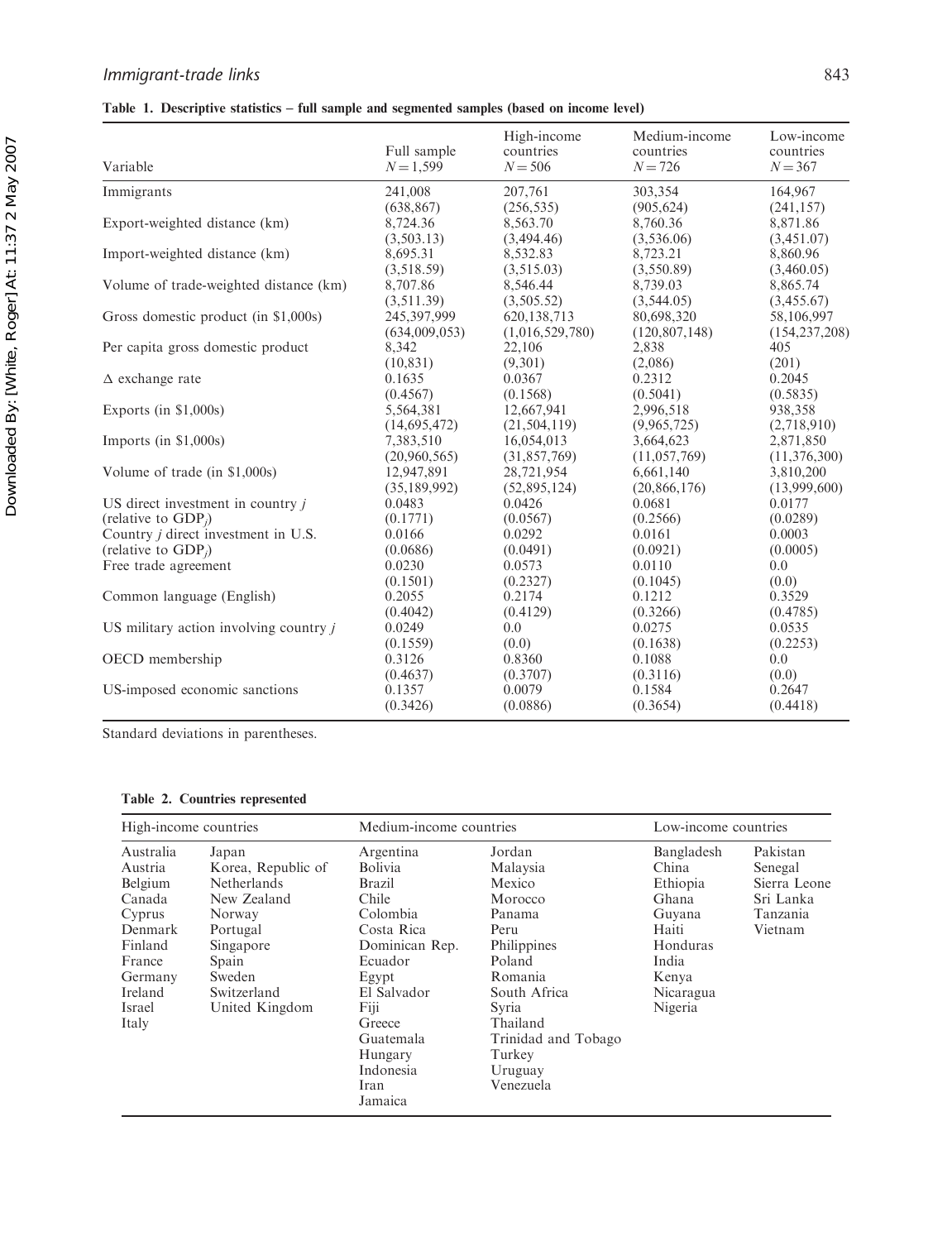| הממ<br>١                       |  |
|--------------------------------|--|
| こうしつ<br>71.7                   |  |
| こくく<br>י<br>$\mathbf$          |  |
| ï                              |  |
| Ĺ<br>$\mathbf{C}$<br>へいつへ<br>I |  |

Table 3. Estimated effects of immigration on trade flows by relative level of per capita income Table 3. Estimated effects of immigration on trade flows by relative level of per capita income

| $0.7772**$<br>$-1.0911**$<br>$0.4661**$<br>1.1099**<br>$-1.0399**$<br>$0.1672**$<br>$-0.8411#$<br>$-1.481**$<br>$2.649**$<br>$0.0942*$<br>0.3472#<br>(0.1798)<br>(0.2136)<br>(0.1979)<br>(0.1666)<br>(0.3975)<br>(0.1836)<br>(0.4451)<br>$Imports_{ii}$<br>(0.5665)<br>(0.0494)<br>(0.0442)<br>$-3.4613$<br>(0.198)<br>$\Xi$<br>$0.4799**$<br>$-0.5343**$<br>$-0.9098**$<br>$0.0646**$<br>$-0.9102**$<br>$2.1697**$<br>$-0.5674**$<br>$0.8432**$<br>$0.1191**$<br>$0.2131**$<br>In Volume<br>$-0.1743*$<br>(0.0995)<br>(0.1218)<br>(0.2313)<br>(0.0818)<br>(0.2986)<br>of trade $_{ijt}$<br>(0.0642)<br>(0.0273)<br>(0.0752)<br>(0.1017)<br>(1.7289)<br>$-1.5823$<br>(0.111)<br>(0.021)<br>$-0.4005**$<br>$-0.4379**$<br>$0.2227**$<br>$-0.7562**$<br>$-0.2967**$<br>$4.0423**$<br>$0.8788**$<br>$1.2484**$<br>$0.5189**$<br>$-1.095**$<br>(0.0971)<br>(0.0166)<br>(0.1959)<br>(0.0505)<br>(0.1802)<br>(0.0655)<br>(0.1301)<br>(0.1321)<br>(0.2055)<br>$\mathrm{Exports}_{i\bar{\eta}}$<br>(0.0488)<br>(1.0243)<br>0.0055<br>$-0.0296$<br>$-0.0732$<br>(0.093)<br>(0.02)<br>$\Xi$<br>$-0.2317**$<br>$0.1946**$<br>$1.2359**$<br>$1.1003**$<br>$-1.3836**$<br>$0.6325**$<br>$-0.8572**$<br>0.0464#<br>$-0.2848*$<br>(0.1979)<br>(0.1802)<br>(0.1353)<br>(0.0268)<br>(0.0196)<br>(0.1468)<br>$Imports_{ii}$<br>(0.0727)<br>(0.0891)<br>(0.2436)<br>(0.3165)<br>(1.6047)<br>(0.1777)<br>0.1899<br>$-0.2247$<br>$-0.0874$<br>2.5652<br>(0.077)<br>$\equiv$<br>$0.1971**$<br>$0.8899**$<br>$-0.3083**$<br>$-0.2814**$<br>$-0.9226**$<br>$0.9608**$<br>$0.6107**$<br>$4.3394**$<br>In Volume<br>$-0.5147**$<br>$0.0322*$<br>(0.0366)<br>(0.0138)<br>(0.0518)<br>(0.1036)<br>(0.0155)<br>(0.0345)<br>(0.1295)<br>of trade $_{ijt}$<br>(0.0415)<br>(0.1613)<br>(0.1652)<br>(0.0944)<br>(0.0941)<br>$-0.0153$<br>$-0.1893$<br>$-0.2073$<br>(0.981)<br>0.9119**<br>$-0.9642**$<br>$0.0969**$<br>$0.2554**$<br>$0.8175**$<br>3.7336*<br>(0.0243)<br>(0.0315)<br>(0.1175)<br>(0.0443)<br>(0.2373)<br>(0.1051)<br>(1.6444)<br>(0.0303)<br>(0.1052)<br>(6.0854)<br>$Exports_{ij}$<br>$-0.1153$<br>$-0.1067$<br>$-0.0428$<br>0.102<br>$\Xi$<br>$-9.9213**$<br>$1.4287**$<br>$0.3835***$<br>0.1281#<br>$0.967**$<br>$Imports_{ijt}$<br>(0.0731)<br>(0.0411)<br>(2.1942)<br>(0.0431)<br>(0.1293)<br>(0.1093)<br>(0.1141)<br>$-0.1432$<br>0.2254<br>0.0206<br>$-0.0944$<br>0.1167<br>(0.155)<br>(0.281)<br>(0.027)<br>$\Xi$<br>$0.9071**$<br>$-0.6064**$<br>$0.2832**$<br>$1.0702**$<br>In Volume<br>$0.069**$<br>of trade $_{ijt}$<br>(0.0321)<br>(0.0403)<br>(0.0345)<br>(0.0239)<br>(1.7748)<br>(0.1193)<br>(0.1215)<br>(0.0881)<br>(0.1087)<br>(0.2532)<br>0.0406<br>0.0139<br>$-0.9384$<br>$-0.0085$<br>$-0.065$<br>$\Delta$ In Exchange rate <sub>ijt</sub><br>In per capita $GDP_{it}$<br>Dependent variable<br>In Immigrants $_{ijt}$<br>In FDI_OUT $_{\it{ijt}}$<br>In FDI $\text{IN}_{\mathit{ih}}$<br>In Distance <sub>ij</sub><br>Sanctions <sub>ijt</sub><br>$\mathrm{Language}_{ij}$<br>$\text{Military}_{\mathit{ijt}}$<br>Constant<br>In ${\rm GDP}_\mu$<br>$OPEC_{it}$<br>$\text{FTA}_{\mathit{yi}}$ | High-income countries |     |     | Medium-income countries |  | Low-income countries |                   |                          |
|-----------------------------------------------------------------------------------------------------------------------------------------------------------------------------------------------------------------------------------------------------------------------------------------------------------------------------------------------------------------------------------------------------------------------------------------------------------------------------------------------------------------------------------------------------------------------------------------------------------------------------------------------------------------------------------------------------------------------------------------------------------------------------------------------------------------------------------------------------------------------------------------------------------------------------------------------------------------------------------------------------------------------------------------------------------------------------------------------------------------------------------------------------------------------------------------------------------------------------------------------------------------------------------------------------------------------------------------------------------------------------------------------------------------------------------------------------------------------------------------------------------------------------------------------------------------------------------------------------------------------------------------------------------------------------------------------------------------------------------------------------------------------------------------------------------------------------------------------------------------------------------------------------------------------------------------------------------------------------------------------------------------------------------------------------------------------------------------------------------------------------------------------------------------------------------------------------------------------------------------------------------------------------------------------------------------------------------------------------------------------------------------------------------------------------------------------------------------------------------------------------------------------------------------------------------------------------------------------------------------------------------------------------------------------------------------------------------------------------------------------------------------------------------------------------------------------------------------------------------------------------------------------------------------------------------------------------------------------------------------------------------------------------------------------------------------------------------------------------|-----------------------|-----|-----|-------------------------|--|----------------------|-------------------|--------------------------|
|                                                                                                                                                                                                                                                                                                                                                                                                                                                                                                                                                                                                                                                                                                                                                                                                                                                                                                                                                                                                                                                                                                                                                                                                                                                                                                                                                                                                                                                                                                                                                                                                                                                                                                                                                                                                                                                                                                                                                                                                                                                                                                                                                                                                                                                                                                                                                                                                                                                                                                                                                                                                                                                                                                                                                                                                                                                                                                                                                                                                                                                                                                     |                       |     |     |                         |  |                      |                   | $Exports_{iji}$<br>$\Xi$ |
|                                                                                                                                                                                                                                                                                                                                                                                                                                                                                                                                                                                                                                                                                                                                                                                                                                                                                                                                                                                                                                                                                                                                                                                                                                                                                                                                                                                                                                                                                                                                                                                                                                                                                                                                                                                                                                                                                                                                                                                                                                                                                                                                                                                                                                                                                                                                                                                                                                                                                                                                                                                                                                                                                                                                                                                                                                                                                                                                                                                                                                                                                                     |                       |     |     |                         |  |                      |                   | $0.1465***$              |
|                                                                                                                                                                                                                                                                                                                                                                                                                                                                                                                                                                                                                                                                                                                                                                                                                                                                                                                                                                                                                                                                                                                                                                                                                                                                                                                                                                                                                                                                                                                                                                                                                                                                                                                                                                                                                                                                                                                                                                                                                                                                                                                                                                                                                                                                                                                                                                                                                                                                                                                                                                                                                                                                                                                                                                                                                                                                                                                                                                                                                                                                                                     |                       |     |     |                         |  |                      |                   | $0.8178**$<br>(0.0542)   |
|                                                                                                                                                                                                                                                                                                                                                                                                                                                                                                                                                                                                                                                                                                                                                                                                                                                                                                                                                                                                                                                                                                                                                                                                                                                                                                                                                                                                                                                                                                                                                                                                                                                                                                                                                                                                                                                                                                                                                                                                                                                                                                                                                                                                                                                                                                                                                                                                                                                                                                                                                                                                                                                                                                                                                                                                                                                                                                                                                                                                                                                                                                     |                       |     |     |                         |  |                      |                   | (0.0486)<br>0.0048       |
|                                                                                                                                                                                                                                                                                                                                                                                                                                                                                                                                                                                                                                                                                                                                                                                                                                                                                                                                                                                                                                                                                                                                                                                                                                                                                                                                                                                                                                                                                                                                                                                                                                                                                                                                                                                                                                                                                                                                                                                                                                                                                                                                                                                                                                                                                                                                                                                                                                                                                                                                                                                                                                                                                                                                                                                                                                                                                                                                                                                                                                                                                                     |                       |     |     |                         |  |                      |                   | $-0.4713**$<br>(0.0735)  |
|                                                                                                                                                                                                                                                                                                                                                                                                                                                                                                                                                                                                                                                                                                                                                                                                                                                                                                                                                                                                                                                                                                                                                                                                                                                                                                                                                                                                                                                                                                                                                                                                                                                                                                                                                                                                                                                                                                                                                                                                                                                                                                                                                                                                                                                                                                                                                                                                                                                                                                                                                                                                                                                                                                                                                                                                                                                                                                                                                                                                                                                                                                     |                       |     |     |                         |  |                      |                   | (0.1022)                 |
|                                                                                                                                                                                                                                                                                                                                                                                                                                                                                                                                                                                                                                                                                                                                                                                                                                                                                                                                                                                                                                                                                                                                                                                                                                                                                                                                                                                                                                                                                                                                                                                                                                                                                                                                                                                                                                                                                                                                                                                                                                                                                                                                                                                                                                                                                                                                                                                                                                                                                                                                                                                                                                                                                                                                                                                                                                                                                                                                                                                                                                                                                                     |                       |     |     |                         |  |                      |                   | $-1.2134**$<br>(0.1635)  |
|                                                                                                                                                                                                                                                                                                                                                                                                                                                                                                                                                                                                                                                                                                                                                                                                                                                                                                                                                                                                                                                                                                                                                                                                                                                                                                                                                                                                                                                                                                                                                                                                                                                                                                                                                                                                                                                                                                                                                                                                                                                                                                                                                                                                                                                                                                                                                                                                                                                                                                                                                                                                                                                                                                                                                                                                                                                                                                                                                                                                                                                                                                     |                       |     |     |                         |  |                      |                   | $0.112**$                |
|                                                                                                                                                                                                                                                                                                                                                                                                                                                                                                                                                                                                                                                                                                                                                                                                                                                                                                                                                                                                                                                                                                                                                                                                                                                                                                                                                                                                                                                                                                                                                                                                                                                                                                                                                                                                                                                                                                                                                                                                                                                                                                                                                                                                                                                                                                                                                                                                                                                                                                                                                                                                                                                                                                                                                                                                                                                                                                                                                                                                                                                                                                     |                       |     |     |                         |  |                      |                   | $0.1105**$<br>(0.0272)   |
|                                                                                                                                                                                                                                                                                                                                                                                                                                                                                                                                                                                                                                                                                                                                                                                                                                                                                                                                                                                                                                                                                                                                                                                                                                                                                                                                                                                                                                                                                                                                                                                                                                                                                                                                                                                                                                                                                                                                                                                                                                                                                                                                                                                                                                                                                                                                                                                                                                                                                                                                                                                                                                                                                                                                                                                                                                                                                                                                                                                                                                                                                                     |                       |     |     |                         |  |                      |                   | (0.019)                  |
|                                                                                                                                                                                                                                                                                                                                                                                                                                                                                                                                                                                                                                                                                                                                                                                                                                                                                                                                                                                                                                                                                                                                                                                                                                                                                                                                                                                                                                                                                                                                                                                                                                                                                                                                                                                                                                                                                                                                                                                                                                                                                                                                                                                                                                                                                                                                                                                                                                                                                                                                                                                                                                                                                                                                                                                                                                                                                                                                                                                                                                                                                                     |                       |     |     |                         |  |                      |                   |                          |
|                                                                                                                                                                                                                                                                                                                                                                                                                                                                                                                                                                                                                                                                                                                                                                                                                                                                                                                                                                                                                                                                                                                                                                                                                                                                                                                                                                                                                                                                                                                                                                                                                                                                                                                                                                                                                                                                                                                                                                                                                                                                                                                                                                                                                                                                                                                                                                                                                                                                                                                                                                                                                                                                                                                                                                                                                                                                                                                                                                                                                                                                                                     |                       |     |     |                         |  |                      |                   | $-0.2049**$              |
|                                                                                                                                                                                                                                                                                                                                                                                                                                                                                                                                                                                                                                                                                                                                                                                                                                                                                                                                                                                                                                                                                                                                                                                                                                                                                                                                                                                                                                                                                                                                                                                                                                                                                                                                                                                                                                                                                                                                                                                                                                                                                                                                                                                                                                                                                                                                                                                                                                                                                                                                                                                                                                                                                                                                                                                                                                                                                                                                                                                                                                                                                                     |                       |     |     |                         |  |                      |                   | (0.0732)                 |
|                                                                                                                                                                                                                                                                                                                                                                                                                                                                                                                                                                                                                                                                                                                                                                                                                                                                                                                                                                                                                                                                                                                                                                                                                                                                                                                                                                                                                                                                                                                                                                                                                                                                                                                                                                                                                                                                                                                                                                                                                                                                                                                                                                                                                                                                                                                                                                                                                                                                                                                                                                                                                                                                                                                                                                                                                                                                                                                                                                                                                                                                                                     |                       |     |     |                         |  |                      |                   | $-0.9985**$              |
|                                                                                                                                                                                                                                                                                                                                                                                                                                                                                                                                                                                                                                                                                                                                                                                                                                                                                                                                                                                                                                                                                                                                                                                                                                                                                                                                                                                                                                                                                                                                                                                                                                                                                                                                                                                                                                                                                                                                                                                                                                                                                                                                                                                                                                                                                                                                                                                                                                                                                                                                                                                                                                                                                                                                                                                                                                                                                                                                                                                                                                                                                                     |                       |     |     |                         |  |                      |                   | $0.6259**$<br>(0.2802)   |
|                                                                                                                                                                                                                                                                                                                                                                                                                                                                                                                                                                                                                                                                                                                                                                                                                                                                                                                                                                                                                                                                                                                                                                                                                                                                                                                                                                                                                                                                                                                                                                                                                                                                                                                                                                                                                                                                                                                                                                                                                                                                                                                                                                                                                                                                                                                                                                                                                                                                                                                                                                                                                                                                                                                                                                                                                                                                                                                                                                                                                                                                                                     |                       |     |     |                         |  |                      |                   | $-0.3205**$<br>(0.1153)  |
|                                                                                                                                                                                                                                                                                                                                                                                                                                                                                                                                                                                                                                                                                                                                                                                                                                                                                                                                                                                                                                                                                                                                                                                                                                                                                                                                                                                                                                                                                                                                                                                                                                                                                                                                                                                                                                                                                                                                                                                                                                                                                                                                                                                                                                                                                                                                                                                                                                                                                                                                                                                                                                                                                                                                                                                                                                                                                                                                                                                                                                                                                                     |                       |     |     |                         |  |                      |                   | (0.0965)                 |
|                                                                                                                                                                                                                                                                                                                                                                                                                                                                                                                                                                                                                                                                                                                                                                                                                                                                                                                                                                                                                                                                                                                                                                                                                                                                                                                                                                                                                                                                                                                                                                                                                                                                                                                                                                                                                                                                                                                                                                                                                                                                                                                                                                                                                                                                                                                                                                                                                                                                                                                                                                                                                                                                                                                                                                                                                                                                                                                                                                                                                                                                                                     |                       |     |     |                         |  |                      |                   | $4.7012**$               |
| 2                                                                                                                                                                                                                                                                                                                                                                                                                                                                                                                                                                                                                                                                                                                                                                                                                                                                                                                                                                                                                                                                                                                                                                                                                                                                                                                                                                                                                                                                                                                                                                                                                                                                                                                                                                                                                                                                                                                                                                                                                                                                                                                                                                                                                                                                                                                                                                                                                                                                                                                                                                                                                                                                                                                                                                                                                                                                                                                                                                                                                                                                                                   | 506                   | 506 | 506 |                         |  |                      | $(3.8793)$<br>367 | (1.2213)                 |
| 0.5575<br>0.8127<br>0.5871<br>0.5676<br>0.7319<br>0.8477<br>0.8378<br>0.8536<br>Adjusted $R^2$                                                                                                                                                                                                                                                                                                                                                                                                                                                                                                                                                                                                                                                                                                                                                                                                                                                                                                                                                                                                                                                                                                                                                                                                                                                                                                                                                                                                                                                                                                                                                                                                                                                                                                                                                                                                                                                                                                                                                                                                                                                                                                                                                                                                                                                                                                                                                                                                                                                                                                                                                                                                                                                                                                                                                                                                                                                                                                                                                                                                      |                       |     |     |                         |  |                      |                   | 0.8306                   |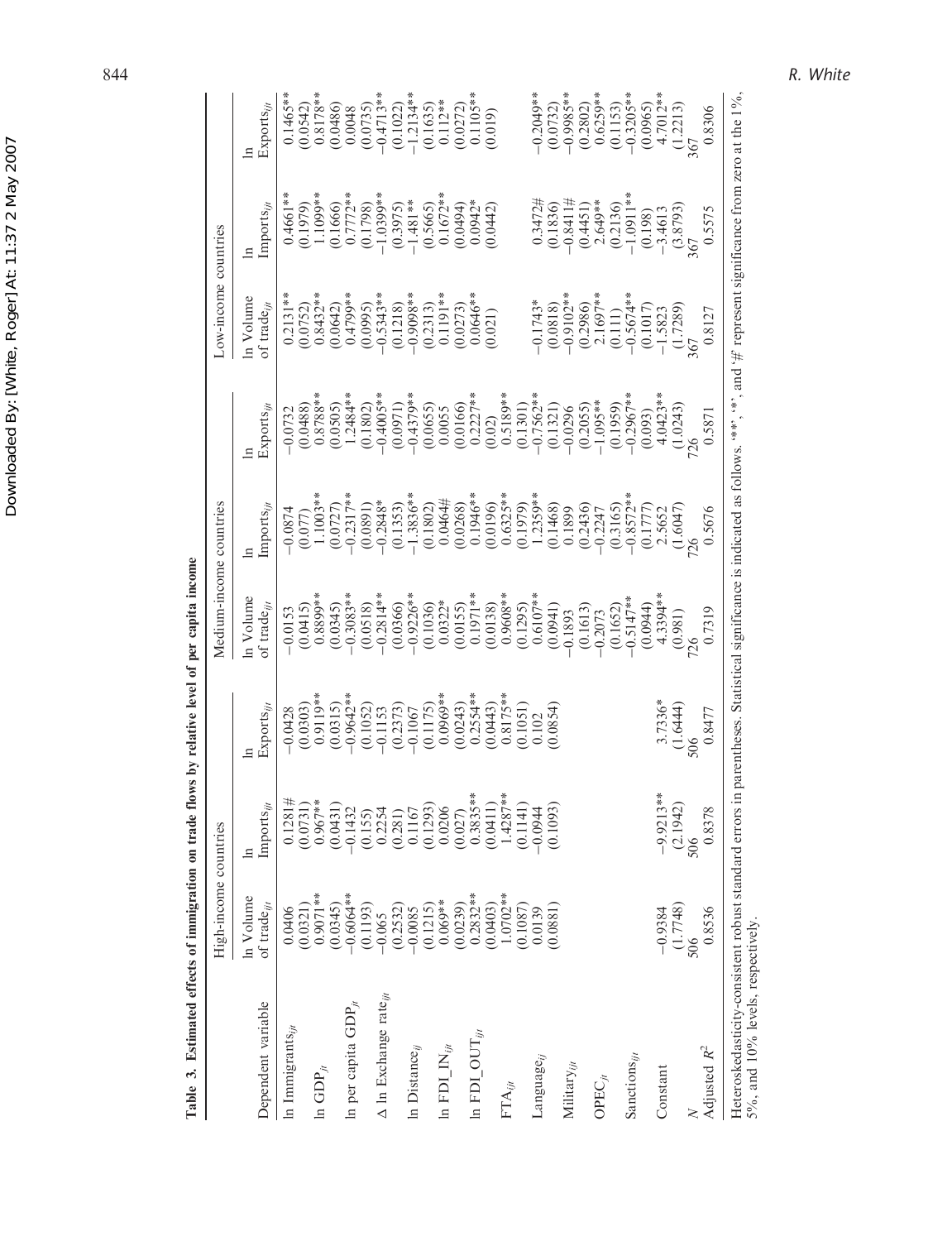UK trading partners by commonwealth membership, and report immigrant stock coefficients of 0.16 and 0.1 when examining UK exports and imports to noncommonwealth countries. It is posited that commonwealth–UK social/political institution similarities negate potential immigrant-trade effects. Using data for 1970 to 1986, Gould (1994) presents coefficients of 0.02 and 0.01 when considering the immigrant effects on US exports and imports, respectively. The lower coefficients are attributable to difference in specification.

The FDI OUT coefficients, as expected, are positive and significant. However, while the FDI\_IN coefficients are positive, they are of lesser magnitude and significant in only one of the three regressions. The GDP coefficient indicates that the US trades more with larger economies. The  $\Delta$ EXCHANGE RATE coefficients signal depreciation of country j's currency relative to the dollar reduces exports to country  $j$  and US-country  $j$  trade volume. The coefficients on the DISTANCE variables, which proxy for transport costs, are negative and significant. The US is found to trade more with countries they are party to trade agreements with and those for who English is an official language. The two remaining trade-inhibiting variables that proxy for uncertainty as signalled by US military involvement in country  $j$  and that indicate US imposition of economic sanctions on country j are, as expected, negative and generally significant.

Investigating variation in immigrant-trade links, I stratify the sample by per capita GDP. Only immigrants from low income countries significantly increase US-home country trade. Based on the coefficients for the low income country sample, a 10% increase in the immigrant stock increases the volume of trade by  $2.13\%$ , imports from country j by 4.66% and exports to country  $i$  by 1.47%. The coefficients on the immigrant stock variables for the high and medium income samples do not indicate trade-increasing effects. This finding is counter to that of Co et al. (2004) who, examining 1993 US state exports to 28 nations, report near-identical immigrant stock coefficients for both 'developed' and 'developing' home country samples. As the current sample spans 22 years and includes 73 nations that are classified into three income classifications, the results presented here are arguably more reliable than the referenced prior findings.

Observed links may result from unobservable home country characteristics. If so, then pooled OLS may be an incorrect estimation technique. Similarly, results reported for low and medium income

countries may be driven by China and Mexico (home countries of large immigrant populations with whom the US has expanded trade considerably in recent decades) and Vietnam (from which many have emigrated, but with which the USA trades little). Examining robustness, I estimate fixed effect equations (to address possible specification error) and use pooled OLS to estimate Equation 10 with China, Mexico and Vietnam excluded (to address sample selection bias). Following Head and Ries (1998), Equation 10 is estimated using pooled OLS with lagged dependent variables as explanatory variables. Table 4 summarizes the results.<sup>17</sup>

The results of the robustness checks support the findings reported in Table 3. Observed links appear driven by immigration from relatively low income nations. The top panel shows that, for low income nations, coefficients on the immigrant stock variables generally increase in magnitude and significance once allowing for fixed effects. Exclusion of China, Mexico and Vietnam generates similar results. That said, inclusion of lagged dependent variables as explanatory variables reduces significance and coefficients on the immigrant stock variables lower.

To determine the effects of the conjectured channels via which the immigrant-trade link operates requires an assumption regarding interpretation of coefficients. Rauch (2001) states that, 'a reasonable interpretation of the larger import elasticity is that it combines a taste effect and a network effect, while the export elasticity only reflects a network effect'. In Table 3, where coefficients are significant, this is true. Table 5 presents the effects of a hypothetical 10% increase in the country j immigrant stock. These values are based on the reported coefficients for the low income sample of countries and on annual trade flow and immigrant stock data for the years 1980 to 2001. For high and medium income countries, effects are set equal to zero as the coefficients were not both significant and positive. For low income countries, on average, a 10% increase in immigrant stock increases US-country j trade by \$87.6 million.

The immigrant stock coefficient with US exports used as the dependent variable represents pure increases in exports due to networks. Estimated network effects are presented in column (a). Assuming a symmetric network effect with respect to imports and exports, column (b) presents lower bound estimates of increases in US imports. The residual effects column (g) of immigration on US imports can be considered the upper bound transplanted home bias effect. However, assuming

 $17$ The complete set of estimation results is available upon request from the author.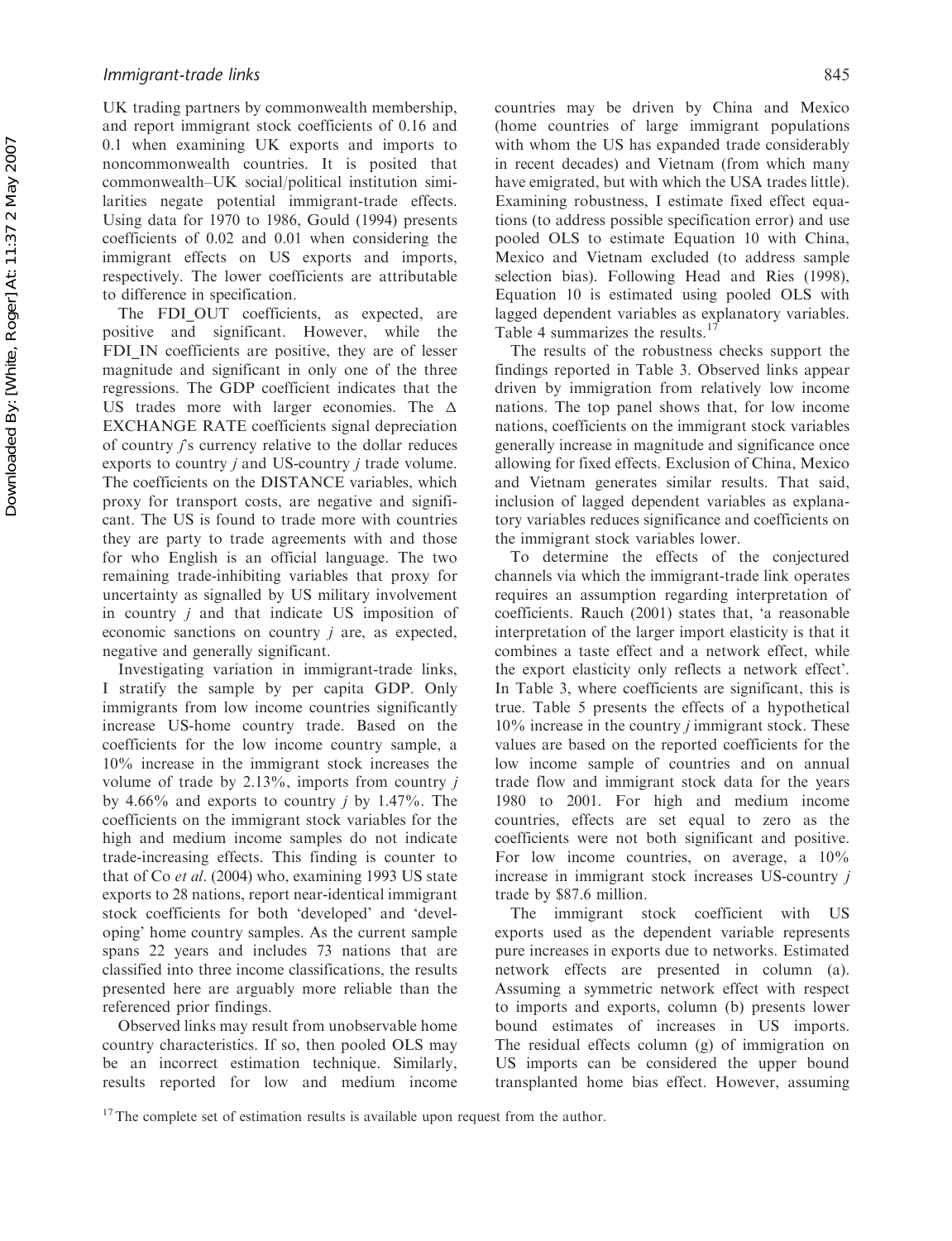| Robustness check: fixed effects estimation |                                                                                       |                     |                              |
|--------------------------------------------|---------------------------------------------------------------------------------------|---------------------|------------------------------|
| Sample/Dep. variable                       | In Volume of trade <sub>iit</sub>                                                     | In Imports $_{ijt}$ | $\ln$ Exports <sub>iit</sub> |
| Full sample                                | 0.0583                                                                                | $-0.0073$           | 0.0346                       |
|                                            | (0.0423)                                                                              | (0.0829)            | (0.0661)                     |
| High-income countries                      | $-0.1078**$                                                                           | $-0.0995**$         | $-0.0786*$                   |
|                                            | (0.0314)                                                                              | (0.0376)            | (0.039)                      |
| Medium-income countries                    | $0.218**$                                                                             | $-0.0318$           | $0.3551*$                    |
|                                            | (0.0787)                                                                              | (0.1396)            | (0.1542)                     |
| Low-income countries                       | $0.691**$                                                                             | $0.8077**$          | 0.0368                       |
|                                            | (0.1247)                                                                              | (0.2925)            | (0.1205)                     |
|                                            | Robustness check: China, Mexico, and Vietnam excluded from data sample                |                     |                              |
| Sample/Dep. variable                       | In Volume of trade $_{ijt}$                                                           | In Imports $_{ijt}$ | $\ln$ Exports <sub>iit</sub> |
| Full sample                                | $0.1926**$                                                                            | $0.2384**$          | $0.1346**$                   |
|                                            | (0.0219)                                                                              | (0.0369)            | (0.0237)                     |
| High-income countries                      | 0.0327                                                                                | $0.1171**$          | $-0.0478$                    |
|                                            | (0.032)                                                                               | (0.0391)            | (0.0302)                     |
| Medium-income countries                    | $-0.0527$                                                                             | $-0.1197$           | $-0.1183*$                   |
|                                            | (0.0434)                                                                              | (0.0791)            | (0.0511)                     |
| Low-income countries                       | $0.5403**$                                                                            | $0.873**$           | $0.3592**$                   |
|                                            | (0.0407)                                                                              | (0.0872)            | (0.0253)                     |
|                                            | Robustness check: lagged dependent variable included as additonal explantory variable |                     |                              |
| Sample/Dep. variable                       | In Volume of trade $_{ijt}$                                                           | In Imports $_{ijt}$ | $ln$ Exports <sub>iit</sub>  |
| Full sample                                | $0.0364*$                                                                             | $0.055*$            | $0.065**$                    |
|                                            | (0.0152)                                                                              | (0.023)             | (0.0188)                     |
| High-income countries                      | $0.0115*$                                                                             | 0.0195              | 0.001                        |
|                                            | (0.0048)                                                                              | (0.0602)            | (0.0069)                     |
| Medium-income countries                    | 0.0327                                                                                | 0.0298              | 0.0515#                      |

|  |  |  |  |  |  | Table 4. Summary of immigrant stock coefficients, robustness checks |  |  |
|--|--|--|--|--|--|---------------------------------------------------------------------|--|--|
|--|--|--|--|--|--|---------------------------------------------------------------------|--|--|

Heteroskedasticity-consistent robust standard errors in parentheses. Statistical significance is indicated as follows. '\*\*', '\*', and '#' represent significance from zero at the  $1\%$ ,  $5\%$ , and  $10\%$  levels, respectively.

symmetry with respect to network effects on US imports may be flawed. Immigrants may arrive with home market information previously unknown to US residents that potentially increases US-home country trade, but a time lag may exist during which an immigrant searches for reliable domestic suppliers. If so, network effects would increase US imports proportionally more than US exports. Symmetric effects would then understate the network effect and overstate the transplanted home bias effect on US imports.

Low-income countries  $0.0616#$ 

Accepting the estimated effects of an immigrant stock increase presented in column (a) as the network effect of immigration on US exports, the decomposition of the increase in US imports requires deriving lower and upper bound values for each channel. At one extreme, the full increase is due to a network effect. This provides an upper bound estimate of the effect on US imports and a

corresponding lower bound estimate of transplanted home bias. These estimates are reported in columns (c) and (f), respectively. At the other extreme, applying symmetric effects on US imports from and exports to country j represents an upper bound estimate of the transplanted home bias effect and a lower bound estimate of the network effect on US imports.

 $(0.0264)$   $(0.0298)$   $(0.0298)$   $(0.0298)$   $(0.0298)$   $(0.0298)$ 

 $(0.0335)$   $(0.059)$   $(0.0356)$ 

A 10% increase in the immigrant stock increases annual US exports to the typical home country by \$13.7 million. The average annual network effect on US imports ranges from \$13.7 million to \$73.9 million. Columns (b) and (c) of Table 5 present these results. Average transplanted home bias effects on US imports are derived as the residual once network effects are accounted for. Estimated lower and upper bound annual increases in US imports equal \$0 and \$60.1 million, respectively. Estimates are presented in columns (f) and (g), respectively. The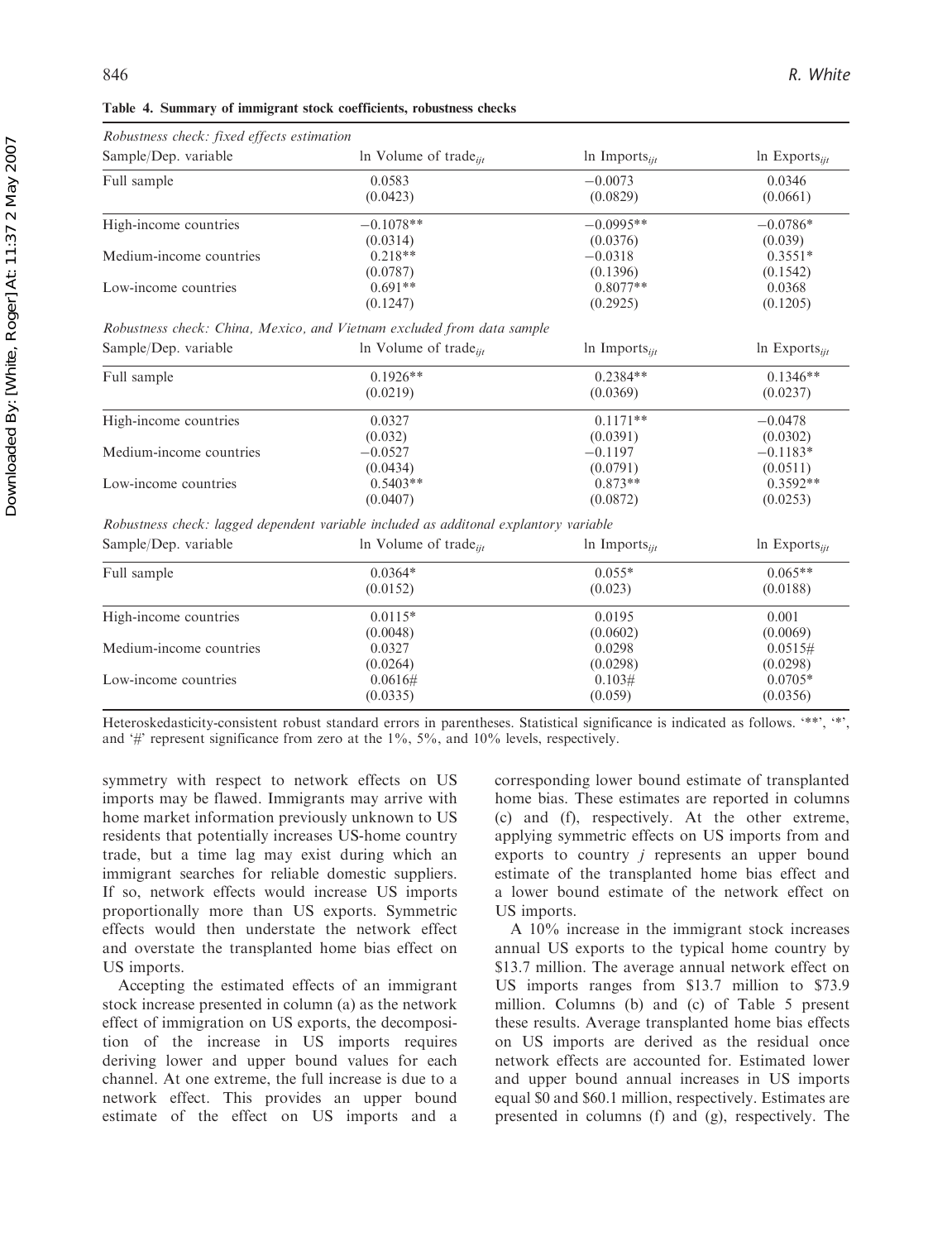Table 5. Aggregate effects of a 10 percent increase in IMMIGRANTS<sub>it</sub> on US-home country bilateral trade flows Table 5. Aggregate effects of a 10 percent increase in IMMIGRANTSijt on US-home country bilateral trade flows

|                                                                                                        |                                                                                                                                  | Business-network opportunities (BNO) effect                                                                                        | $\sin$                                                                                                                                             |                                                                                                                                     |                                                                                                                                          |                                                                              | Transplanted home bias (THB) effect on                                                                                               |                                                     |                                                                                                                                    | $(BNO + THB)$ on<br>Total effect                                                                                                                                                                                                                                                                                                                                                                                                                                                                                                                                                                                                                                                                                                                                                                                                                                                                                                                                                                                                                                                                                                                                                                                                                                                                                                                                                                                                                                                                                                                                                                                                                                                                                                    |
|--------------------------------------------------------------------------------------------------------|----------------------------------------------------------------------------------------------------------------------------------|------------------------------------------------------------------------------------------------------------------------------------|----------------------------------------------------------------------------------------------------------------------------------------------------|-------------------------------------------------------------------------------------------------------------------------------------|------------------------------------------------------------------------------------------------------------------------------------------|------------------------------------------------------------------------------|--------------------------------------------------------------------------------------------------------------------------------------|-----------------------------------------------------|------------------------------------------------------------------------------------------------------------------------------------|-------------------------------------------------------------------------------------------------------------------------------------------------------------------------------------------------------------------------------------------------------------------------------------------------------------------------------------------------------------------------------------------------------------------------------------------------------------------------------------------------------------------------------------------------------------------------------------------------------------------------------------------------------------------------------------------------------------------------------------------------------------------------------------------------------------------------------------------------------------------------------------------------------------------------------------------------------------------------------------------------------------------------------------------------------------------------------------------------------------------------------------------------------------------------------------------------------------------------------------------------------------------------------------------------------------------------------------------------------------------------------------------------------------------------------------------------------------------------------------------------------------------------------------------------------------------------------------------------------------------------------------------------------------------------------------------------------------------------------------|
| Country                                                                                                | Exports<br>$\widehat{a}$                                                                                                         | (lowerbound)<br><b>Imports</b><br>$\widehat{e}$                                                                                    | (upperbound)<br>Imports<br>$\odot$                                                                                                                 | (lowerbound)<br>Volume of<br>trade<br>$\widehat{\mathbf{d}}$                                                                        | (upperbound)<br>Volume of<br>trade<br>$\odot$                                                                                            | (lowerbound)<br>imports<br>$\in$                                             | (upperbound)<br>mports<br>$\left( \frac{g}{g} \right)$                                                                               | (lowerbound)<br>Volume of<br>trade<br>$\widehat{E}$ | (upperbound)<br>Volume of<br>trade<br>$\oplus$                                                                                     | Volume of<br>trade<br>$\oplus$                                                                                                                                                                                                                                                                                                                                                                                                                                                                                                                                                                                                                                                                                                                                                                                                                                                                                                                                                                                                                                                                                                                                                                                                                                                                                                                                                                                                                                                                                                                                                                                                                                                                                                      |
| Bangladesh<br>Nicaragua<br>Honduras<br>Ethiopia<br>Guyana<br>Ghana<br>Kenya<br>China<br>India<br>Haiti | 34,642,068<br>13,607,427<br>37,074,032<br>1,993,883<br>2,449,875<br>1,286,374<br>5,837,626<br>3,449,989<br>,902,010<br>2,190,302 | 134,642,068<br>13,607,427<br>37,074,032<br>5,837,626<br>2,449,875<br>3,449,989<br>1,902,010<br>1,286,374<br>1,993,883<br>2,190,302 | 546,670,327<br>221,179,454<br>42,393,632<br>13,158,643<br>56,360,003<br>4,789,635<br>4,217,635<br>9,420,038<br>8,647,763<br>2,579,183              | 269,284,135<br>74,148,064<br>27,214,854<br>11,675,251<br>3,987,765<br>4,899,749<br>2,572,748<br>6,899,978<br>4,380,604<br>3,804,021 | 258,253,486<br>681, 312, 395<br>69,967,430<br>11,869,912<br>10,838,065<br>8,996,268<br>45,843,621<br>6,211,518<br>4,481,194<br>5,076,009 | $\circ$<br>$\circ$<br>$\circ$<br>$\circ$<br>$\circ$<br>⊂<br>⊂<br>⊂<br>⊂<br>⊂ | 184, 105, 422<br>412,028,259<br>42,752,576<br>38,943,643<br>2,223,752<br>6,970,163<br>7,321,017<br>6,457,461<br>3,503,261<br>677,173 | $\circ$                                             | 184,105,422<br>412,028,259<br>42,752,576<br>88,943,643<br>6,970,163<br>2,223,752<br>7,321,017<br>6,457,461<br>3,503,261<br>677,173 | 681,312,395<br>258,253,486<br>69,967,430<br>11,869,912<br>18,996,268<br>10,838,065<br>45,843,621<br>6,211,518<br>4,481,194<br>5,076,009                                                                                                                                                                                                                                                                                                                                                                                                                                                                                                                                                                                                                                                                                                                                                                                                                                                                                                                                                                                                                                                                                                                                                                                                                                                                                                                                                                                                                                                                                                                                                                                             |
| Sierra Leone<br>Sri Lanka<br>Tanzania<br>Pakistan<br>Vietnam<br>Average<br>Nigeria<br>Senegal          | 11,265,620<br>13,746,938<br>12,305,120<br>2,075,304<br>,866,608<br>271,484<br>652,608<br>827,622                                 | 11,265,620<br>12,305,120<br>13,746,938<br>2,075,304<br>1,866,608<br>271,484<br>652,608<br>827,622                                  | 270,191,098<br>31,952,996<br>73,880,282<br>31,931,437<br>1,583,206<br>1,060,291<br>8,865,851<br>963,602                                            | 27,493,877<br>22,531,241<br>24,610,241<br>1,655,245<br>4,150,609<br>1,305,215<br>3,733,217<br>542,968                               | 281,456,718<br>44,258,116<br>87,627,220<br>0,732,460<br>34,006,741<br>1,791,224<br>,854,690<br>1,712,898                                 | 0<br>⊂<br>⊂<br>⊂                                                             | 258,925,478<br>19,647,875<br>29,856,132<br>60,133,344<br>1,311,722<br>6,999,243<br>135,980<br>407,683                                |                                                     | 258,925,478<br>19,647,875<br>60,133,344<br>29,856,132<br>1,311,722<br>6,999,243<br>135,980<br>407,683                              | 281,456,718<br>44,258,116<br>87,627,220<br>10,732,460<br>34,006,741<br>1,791,224<br>1,854,690<br>1,712,898                                                                                                                                                                                                                                                                                                                                                                                                                                                                                                                                                                                                                                                                                                                                                                                                                                                                                                                                                                                                                                                                                                                                                                                                                                                                                                                                                                                                                                                                                                                                                                                                                          |
|                                                                                                        |                                                                                                                                  | transplanted home bias. Column (g) is calculated as the                                                                            | calculated as being equal to column (g) plus column (d), or simply as column (e). Average values are arithmetic means and are not weighted values. |                                                                                                                                     |                                                                                                                                          |                                                                              |                                                                                                                                      |                                                     |                                                                                                                                    | of U.S. imports from country j attributed to the exploitation of business-network opportunities (given a ten percent increase in IMMIGRANTS) and following the<br>an extreme scenario, all of the observed increase in U.S. imports from country j are the result of the exploitation of business-network opportunities and are not due to<br>extent. Column (c) is calculated as the average value of country j's annual imports from the U.S. multiplied times the estimated coefficient on the IMMIGRANTS variable<br>assumption that U.S. imports from country j and U.S. exports to country j are affected to an equal extent. Column (i) is calculated as being equal to column (g). Column (j) is<br>(assuming a ten percent increase in the level of the country j immigrant stock) when the IMPORTS variable is employed as the dependent variable. Column (d) is calculated<br>as the sum of columns (a) and (b). Column (e) is calculated as the sum of columns (a) and (c). Values in Column (f) and in Column (h) are set equal to zero to reflect that, in<br>difference between the estimated coefficient on the IMMIGRANTS variable and the percentage increase in the level<br>Column (a) is calculated as the average value of country $j$ s annual exports to the U.S. multiplied by the estimated coefficient on the IMMIGRANTS variable (assuming a ten<br>in column (a) following the assumption that an increase in the IMMIGRANTS variable affects U.S. exports to country j and U.S. imports from country j to an identical<br>percent increase in the level of the country j immigrant stock) when the EXPORTS variable is employed as the dependent variable. Column (b) is equal to the value presented |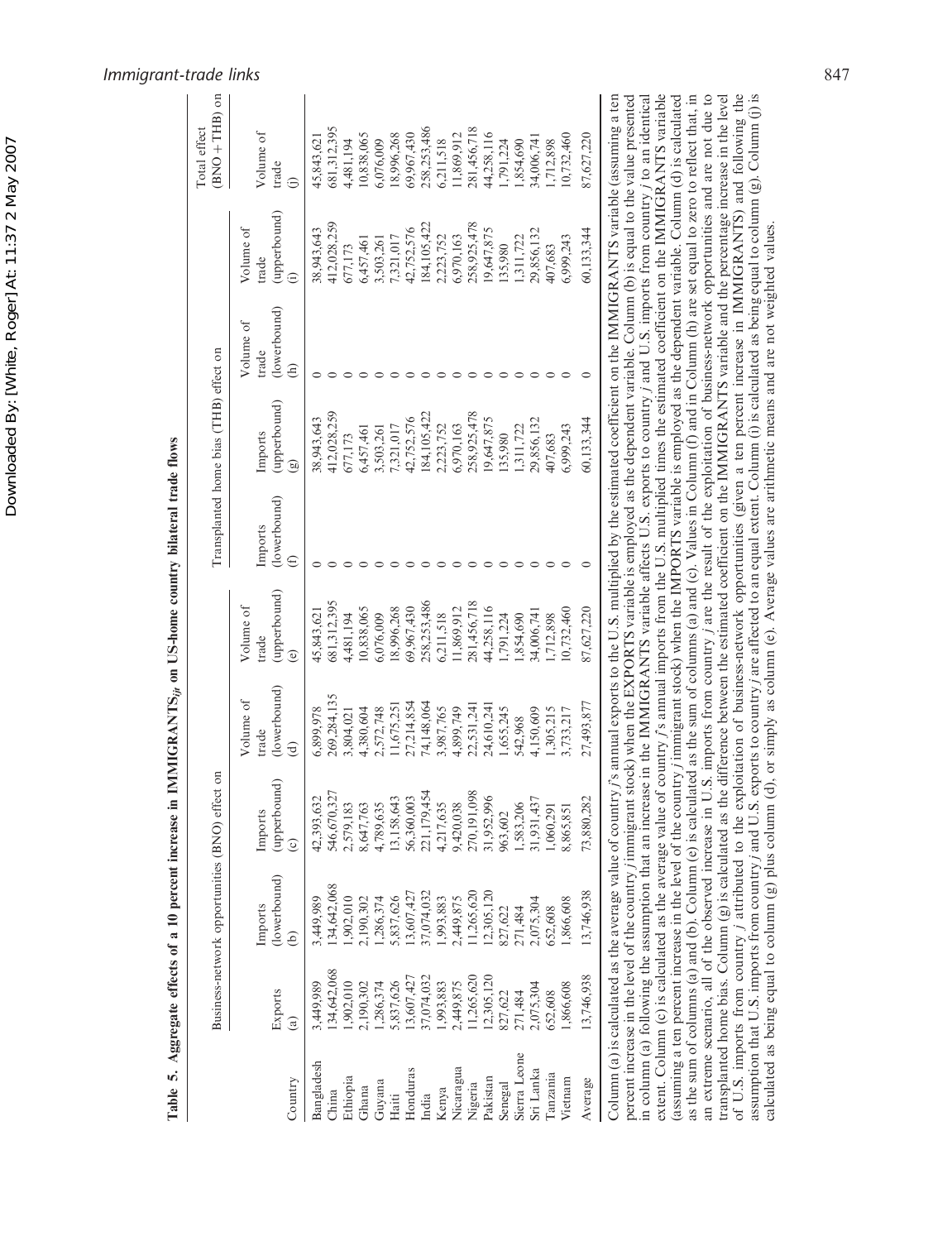| הממ<br>,<br>١<br>¢                                 |  |
|----------------------------------------------------|--|
| マイ・トレート てんてん<br>ı                                  |  |
| 1<br>i<br>C<br>C<br>C<br>י<br>C                    |  |
| ׇ֦֧֚                                               |  |
| $\alpha$<br>nenen<br>$\overline{\phantom{a}}$<br>Ĺ |  |

Table 6. Per immigrant effects of a 10 percent increase in IMMIGRANTS<sub>ijt</sub> on US-home country bilateral trade flows

Table 6. Per immigrant effects of a 10 percent increase in IMMIGRANTS<sub>iji</sub> on US-home country bilateral trade flows

|                                                                                  |                                                                                                                                       | Business-network opportunities (BNO)                                                                          |                                    | effect on                                               |                                                            |                      | Iransplanted home bias (THB) effect on                                                                                                                                                                                                                                               |                                                     |                                                                                       | $\sin$<br>$(BNO + THB)$<br><b>Total</b> effect                                                               |
|----------------------------------------------------------------------------------|---------------------------------------------------------------------------------------------------------------------------------------|---------------------------------------------------------------------------------------------------------------|------------------------------------|---------------------------------------------------------|------------------------------------------------------------|----------------------|--------------------------------------------------------------------------------------------------------------------------------------------------------------------------------------------------------------------------------------------------------------------------------------|-----------------------------------------------------|---------------------------------------------------------------------------------------|--------------------------------------------------------------------------------------------------------------|
| Country                                                                          | Exports<br>$\widehat{a}$                                                                                                              | (lowerbound)<br>inports<br>$\Theta$                                                                           | (upperbound)<br>Imports<br>$\odot$ | (lowerbound<br>Volume of<br>trade<br>$\widehat{\sigma}$ | upperbound<br>Volume of<br>trade<br>$\widehat{\mathbf{e}}$ | Jowerbound<br>mports | upperbound<br>Imports<br>බ                                                                                                                                                                                                                                                           | (lowerbound)<br>Volume of<br>trade<br>$\widehat{H}$ | $\begin{array}{c} \text{(upperbound)}\\ \text{(i)} \end{array}$<br>Volume of<br>trade | /olume of<br>trade                                                                                           |
| Bangladesh<br><b>China</b>                                                       | 807<br>2,264<br>2,344 00 00 3,380<br>3,374 00 00 3,380<br>3,374 00 00 3,44 00 3,574 00 3,575 00 3,576 00 3,576 00 3,576 00 3,576 00 3 | 807<br>2,261<br>2,363 808 808 804<br>445 808 808 808 808 809<br>1,372 808 808 809 806 926                     |                                    |                                                         |                                                            |                      | $7.79$<br>$7.97$<br>$7.77$<br>$7.77$<br>$7.77$<br>$7.77$<br>$7.77$<br>$7.77$<br>$7.77$<br>$7.77$<br>$7.77$<br>$7.77$<br>$7.77$<br>$7.77$<br>$7.77$<br>$7.77$<br>$7.77$<br>$7.77$<br>$7.77$<br>$7.77$<br>$7.77$<br>$7.77$<br>$7.77$<br>$7.77$<br>$7.77$<br>$7.77$<br>$7.77$<br>$7.77$ |                                                     |                                                                                       |                                                                                                              |
| Ethiopia<br>Ghana                                                                |                                                                                                                                       |                                                                                                               |                                    |                                                         |                                                            |                      |                                                                                                                                                                                                                                                                                      |                                                     |                                                                                       |                                                                                                              |
|                                                                                  |                                                                                                                                       |                                                                                                               |                                    |                                                         |                                                            |                      |                                                                                                                                                                                                                                                                                      |                                                     |                                                                                       |                                                                                                              |
| Guyana<br>Haiti                                                                  |                                                                                                                                       |                                                                                                               |                                    |                                                         |                                                            |                      |                                                                                                                                                                                                                                                                                      |                                                     |                                                                                       |                                                                                                              |
| Honduras<br>India                                                                |                                                                                                                                       |                                                                                                               |                                    |                                                         |                                                            |                      |                                                                                                                                                                                                                                                                                      |                                                     |                                                                                       |                                                                                                              |
|                                                                                  |                                                                                                                                       |                                                                                                               |                                    |                                                         |                                                            |                      |                                                                                                                                                                                                                                                                                      |                                                     |                                                                                       |                                                                                                              |
|                                                                                  |                                                                                                                                       |                                                                                                               |                                    |                                                         |                                                            |                      |                                                                                                                                                                                                                                                                                      |                                                     |                                                                                       |                                                                                                              |
|                                                                                  |                                                                                                                                       |                                                                                                               |                                    |                                                         |                                                            |                      |                                                                                                                                                                                                                                                                                      |                                                     |                                                                                       |                                                                                                              |
| Kenya<br>Nicaragua<br>Nigeria<br>Pakistan<br>Pakistan<br>Senegal<br>Sierra Leone |                                                                                                                                       |                                                                                                               |                                    |                                                         |                                                            |                      |                                                                                                                                                                                                                                                                                      |                                                     |                                                                                       |                                                                                                              |
|                                                                                  |                                                                                                                                       |                                                                                                               |                                    |                                                         |                                                            |                      |                                                                                                                                                                                                                                                                                      |                                                     |                                                                                       |                                                                                                              |
|                                                                                  |                                                                                                                                       |                                                                                                               |                                    |                                                         |                                                            |                      |                                                                                                                                                                                                                                                                                      |                                                     |                                                                                       |                                                                                                              |
|                                                                                  |                                                                                                                                       |                                                                                                               |                                    |                                                         |                                                            |                      |                                                                                                                                                                                                                                                                                      |                                                     |                                                                                       |                                                                                                              |
| Sri Lanka                                                                        |                                                                                                                                       |                                                                                                               |                                    |                                                         |                                                            |                      |                                                                                                                                                                                                                                                                                      |                                                     |                                                                                       |                                                                                                              |
| <b>Canzania</b>                                                                  |                                                                                                                                       |                                                                                                               |                                    |                                                         |                                                            |                      |                                                                                                                                                                                                                                                                                      |                                                     |                                                                                       |                                                                                                              |
| Vietnam                                                                          |                                                                                                                                       | $\overline{29}$                                                                                               |                                    |                                                         |                                                            |                      |                                                                                                                                                                                                                                                                                      |                                                     |                                                                                       |                                                                                                              |
| Average                                                                          | 910                                                                                                                                   | 910                                                                                                           | 2,967                              | $\overline{82}$                                         | 3,878                                                      |                      | 2,057                                                                                                                                                                                                                                                                                |                                                     | 2,057                                                                                 | 3,878                                                                                                        |
|                                                                                  |                                                                                                                                       | See Table 5 notes. Average values are non-weighted ar<br>Values presented have been constructed as the values |                                    | ithmetic means                                          |                                                            |                      |                                                                                                                                                                                                                                                                                      |                                                     |                                                                                       | presented in Table 5 divided by the numeric equivalent to a ten percent increase in the IMMIGRANTS variable. |

848 R. White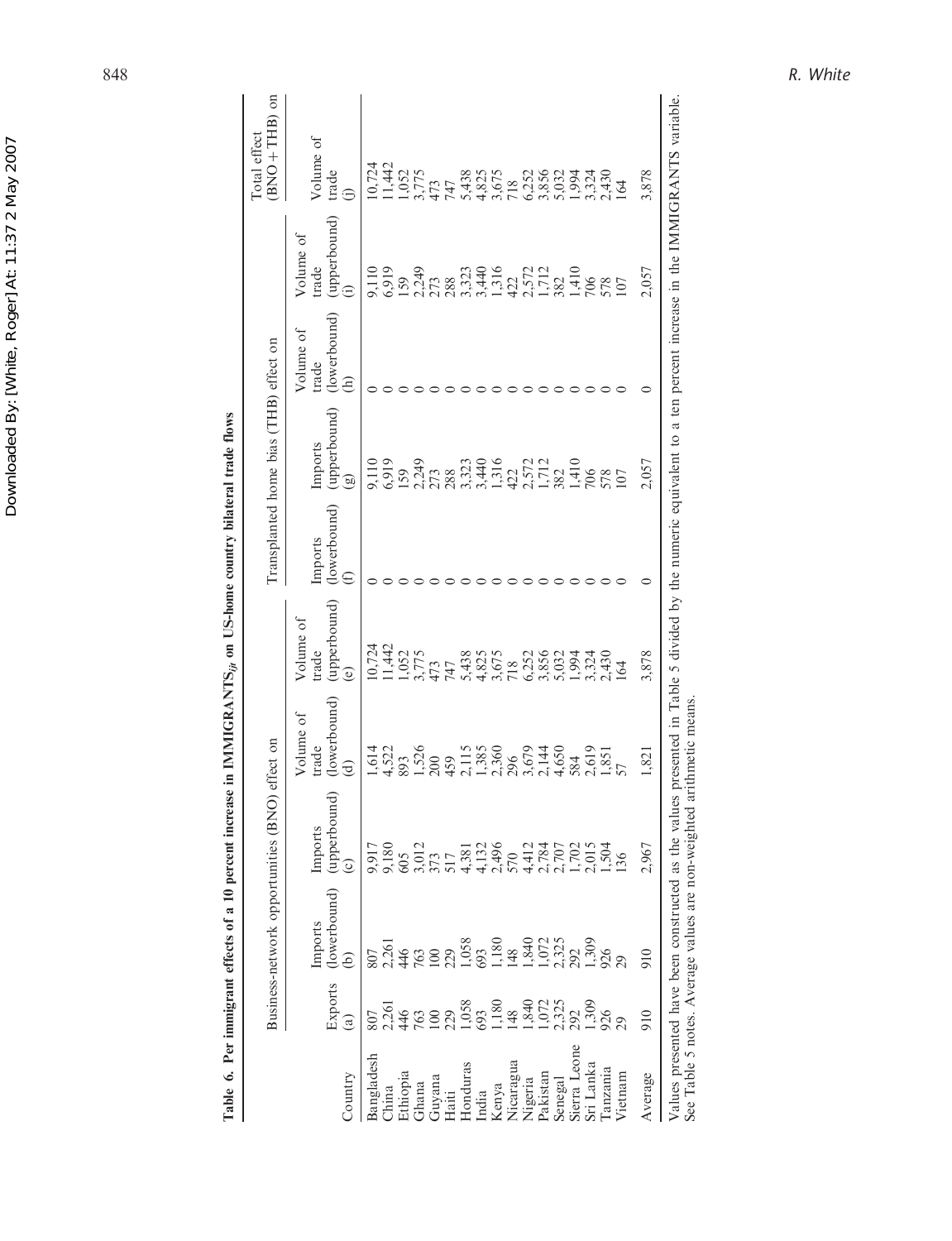nations with the largest projected annual increases in trade volume with the US are China (\$681 million), Nigeria (\$281 million) and India (\$258 million). Tanzania (\$1.7 million), Senegal (\$1.8 million) and Sierra Leone (\$1.9 million) have the smallest projected increases.

To calculate annual per-immigrant effects, estimated aggregate trade increases presented in Table 5 are employed and numerical values for each nation in terms of a 10% increase in immigrants. I divide the former by the latter and, in Table 6, we see the average immigrant adds \$910 to US exports to and between \$910 and \$2967 to imports from country j due to network effects. Each immigrant adds up to \$2057 to US imports from country  $j$  due to transplanted home bias. Thus, the average immigrant adds \$3878 to the US-country *j* volume of trade.<sup>18</sup> China (\$11 442), Bangladesh (\$10 724) and Nigeria (\$6252) have the largest per-immigrant effects. Emigration from Vietnam (\$164), Guyana (\$473) and Nicaragua (\$718) increase trade the least.

#### V. Conclusion

The empirical analysis provides results that buttress and extend prior research. Immigration is a significant determinant of US-home country trade, with network effects and transplanted home bias both displayed. However, contrary to earlier research that either did not consider heterogeneity in immigranttrade links across home country income classifications or was restricted in its analysis due to data limitations, the observed US immigrant-trade link is found to be driven by immigrants from low income countries. As the data employed spans a lengthier time period and includes more trading partners than prior research, the estimates presented here are taken as more reliable and thus to yield more accurate aggregate and per-immigrant trade effects.

For the typical low income country, a  $10\%$ immigrant stock increase leads to 4.66 and 1.47% increases in US imports from and exports to the home country, respectively. Decomposition of the link into operative channels results in lower and upper bound estimates of aggregate and per-immigrant trade effects resulting from hypothetical 10% immigrant stock increases. The average low income home country immigrant increases annual imports from the home country by up to \$2057 due to transplanted home bias and by \$910 to \$2967 due to network effects. The same immigrant adds an additional \$910 to annual exports to the home country as a result of network effects.

#### Acknowledgement

The author would like to thank Lori Kletzer, K.C. Fung, Ken Kletzer, Phillip McCalman and Manuel Pastor for advice and insight, Mark Taylor for helpful comments and to Ilsa for continued devotion. All errors and omissions are mine.

#### References

- Anderson, J. E. (1979) A theoretical foundation for the gravity equation, American Economic Review, 69, 106–16.
- Bergstrand, J. H. (1985) The gravity equation in international trade: some microeconomic foundations and empirical evidence, The Review of Economics and Statistics, 67, 474–81.
- Blanes-Cristobal, J. V. (2002) The link between immigration and trade in Spain, Working paper.
- Brainard, S. L. (1993) A simple theory of multinational corporations and trade with a trade-off between proximity and concentration, Working Paper 4269, Cambridge, MA, NBER.
- Brainard, S. L. (1997) An empirical assessment of the proximity-concentration trade-off between multinational sales and trade, American Economic Review, 87, 520–44.
- Bryant, J., Murat, G. and David, L. (2004) Trade and migration to New Zealand, New Zealand treasury Working Paper 04/18.
- Ceglowski, J. (2002) Inferences on the border: a study of price convergence across the 49th parallel, Working Paper.
- Co, C. Y., Patricia, E. and Thomas, M. (2004) The export effect of immigration into the USA, Applied Economics, 36, 573–83.
- Combes, P.-P., Miren, L. and Thierry, M. (2005) The trade creating effects of business and social networks: evidence from France, Journal of International Economics, 66, 1–29.
- Crystal, D. (Ed.) (1993) The Cambridge Factfinder, Cambridge University Press, Cambridge, UK.
- Davis, D. (1995) Intra-industry trade: a heckscher-Ohlin-Ricardo approach, Journal of International Economics, 39, 201–26.
- Deardorff, A. (1998) Determinants of bilateral trade: does gravity work in a neoclassical world?, in The Regionalization of the World Economy, (Ed.) F. Jeffrey, University of Chicago Press, Chicago, IL.

<sup>&</sup>lt;sup>18</sup> These findings are similar to Head and Ries (1998) in which the average Canadian immigrant generates \$3000 in exports and \$8000 in imports. Wagner, Head and Ries (2002), using an alternative specification, report the average immigrant increases Canadian imports and exports by \$944 and \$312, respectively.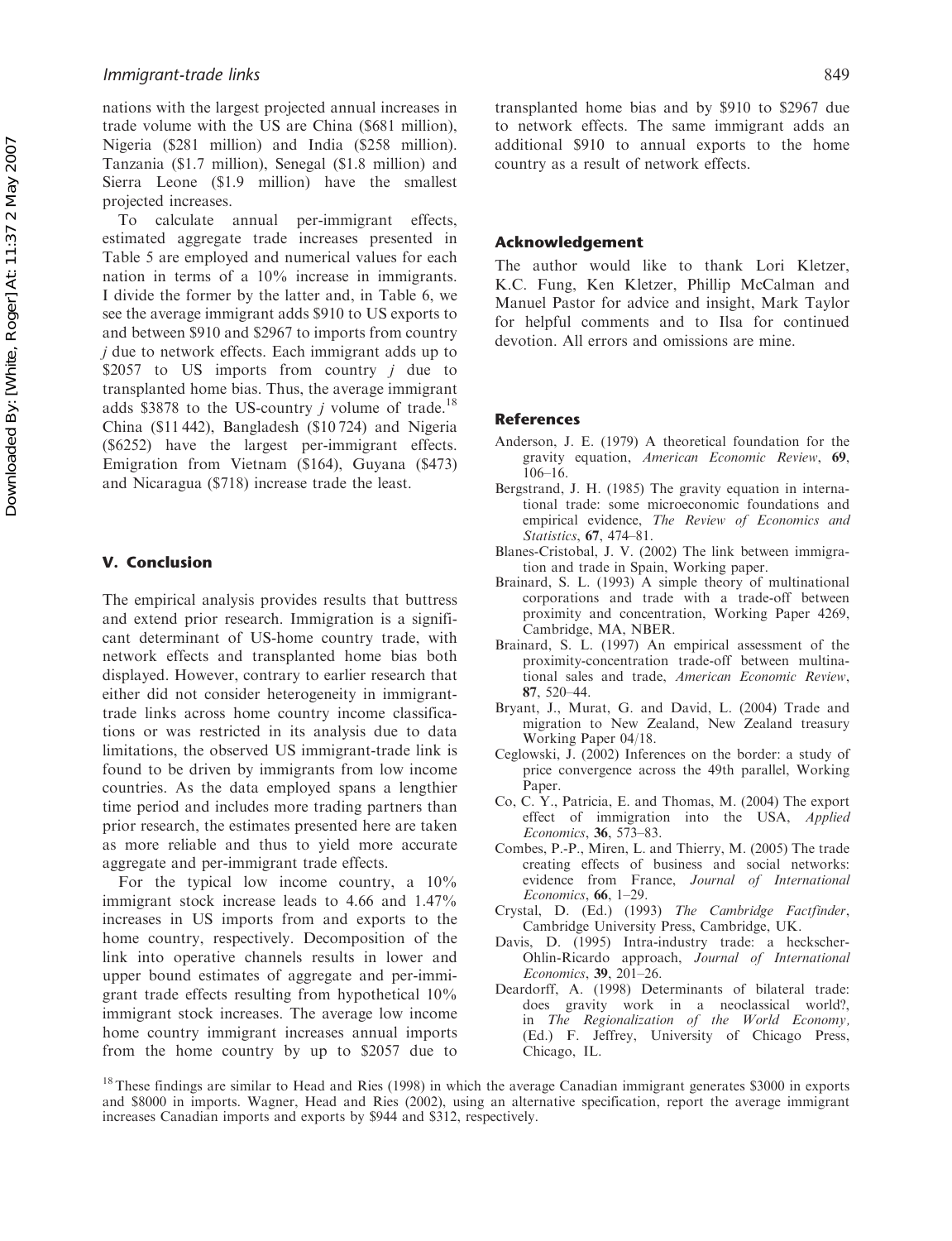- Dunlevy, J. A. (2004) Interpersonal networks in international trade: evidence on the role of immigrants in promoting exports from the American states, Working paper.
- Eaton, J. and Kortum, S. (2002) Technology, geography and trade, Econometrica, 70, 1741–79.
- Elliot, K. A., Jeffrey, J. S., Gary, C. H. and Barbara, O. (Forthcoming, 2005) Economic Sanctions Reconsidered, 3rd edition, Institute for International Economics, Washington, DC.
- Engel, C. and Rogers, J. H. (1996) How Wide is the Border?, American Economic Review, 86, 1112–25.
- Feenstra, R. C., John, R., Peter, K. S., Markusen, J.<br>and Rose, A. (2001) Using the gravity and Rose, A. (2001) Using the gravity equation to differentiate among alternative theories of trade, Canadian Journal of Economics, 34, 430–447.
- Feenstra, R. C., John, R. and Peter, K. S. (2002) US imports, exports and tariff data, Working paper.
- Girma, S. and Yu, Z. (2002) The link between immigration and trade: evidence from the U.K., Weltwirtschaftliches Archive, 138, 115–30.
- Globerman, S. (2001) Globalization and immigration, Paper presented at Globalization and Immigration: Canada, China, and Beyond, China-Canada Immigration Workshop of the Asia Pacific Foundation of Canada, Vancouver.
- Gould, D. M. (1994) Immigration links to the home country: empirical implications for US bilateral trade flow, Review of Economics and Statistics, 76, 302–16.
- Graham, E. M. and Krugman, P. R. (1995) Foreign direct investment in the United States, Institute for International Economics, Washington, DC.
- Head, K. and Ries, J. (1998) Immigration and trade creation: econometric evidence from Canada, Canadian Journal of Economics, 31, 47–62.
- Helliwell, J. F. (1996) Do national borders matter for quebec's trade? *Canadian Journal of Economics*, 29, 507–22.
- Helliwell, J. F. (1997) National borders, trade and migration, Pacific Economic Review, 3, 165–85.
- Helpman, E. (1984) Increasing returns, imperfect markets, and trade theory, in Handbook of International Economics, (Eds) R. Jones and P. Kenen, North-Holland.
- Helpman, E. and Krugman, P. R. (1985) Market Structure and Foreign Trade – Increasing Returns, Imperfect Competition, and the International Economy, MIT Press, Cambridge, MA.
- Hufbauer, G. C., Kimberly, A. E., Tess, C. and Elizabeth W. (1997) US economic sanctions: their impact on trade, jobs, and wages, Working Paper, Institute for International Economics, Washington, DC.
- Hutchinson, W. K. (2002) Does ease of communication increase trade? Commonality of language and bilateral trade, Scottish Journal of Political Economy, 49, 544–56.
- International Monetary Fund (2002), International Financial Statistics: CD-ROM, Washington, DC. January.
- Lipsey, R. E. (1993) Foreign direct investment in the United States: changes over three decades, in Foreign Direct Investment, (Ed.) A. F. Kenneth, University of Chicago Press, Chicago, IL.
- Martin, P. and Midgley, E. (1999) Immigration to the United States, Population Bulletin, 54, 2.
- McCallum, J. (1995) National borders matter: Canada-US regional trade patterns, American Economic Review, 85, 615–23.
- Rauch, J. and Watson, J. (2002) Entrepreneurship in International Trade, Working Paper 8707, Cambridge, MA, NBER.
- Rauch, J. and Trindade, V. (2002) Ethnic chinese networks in international trade, Review of Economics and Statistics, 84, 116–30.
- Rauch, J. (1999) Networks versus markets in international trade, Journal of International Economics, 48, 7–35.
- Rauch, J. (2001) Business and social networks in international trade, Journal of Economic Literature, 39, 1177–203.
- United States Bureau of the Census (1985) Statistical Abstract of the United States: 1985, 105th edn, Washington, DC.
- United States Bureau of the Census (2000) Statistical Abstract of the United States: 2000, 120th edn, Washington, DC.
- United States Bureau of the Census (2003) Statistical Abstract of the United States: 2003, 123rd edn, Washington, DC.
- United States Bureau of the Census (2004) CURRENT POPULATION SURVEY, March 1995–March 2003 [Computer file]. Washington, DC: US Department of Commerce, Bureau of the Census [producer], 1995– 2003. College Station, TX: Unicon Research Corporation [distributor].
- United States Bureau of Economic Analysis (2000) FDIUS: Balance of payments and direct investment position estimates, 1987–99, BEA product ID number IDN-0266. Washington, DC.
- United States Bureau of Economic Analysis (1987) FDIUS: Balance of payments and direct investment position estimates, 1980–86, BEA product ID number IDN-0066. Washington, DC.
- United States Bureau of Economic Analysis (2005) US Direct Investment Abroad: Direct Investment Position and Related Balance of Payments Flows, Online: Available at http://www.bea.gov/bea/ai/iidguide. htm#page3. Accessed March 15, 2005.
- United States Bureau of Economic Analysis (2005) Foreign Direct Investment in the United States: Direct Investment Position and Related Balance of Payments Flows, Online: Available at http:// www.bea.gov/bea/ai/iidguide.htm#page11. Accessed March 15, 2005.
- United States Immigration and Naturalization Service (1996) Statistical Yearbook of the Immigration and Naturalization Service, US Government Printing Office, Washington, DC.<br>ted States Immigrat
- United States Immigration and Naturalization Service (1999) Annual Report. No. 1, United States General Printing Office, Washington, DC.
- United States Immigration and Naturalization Service (2003) Statistical Yearbook of the Immigration and Naturalization Service, US Government Printing Office, Washington, DC.
- Wagner, D., Head, K. and Ries, J. (2002) Immigration and the Trade of Provinces, Scottish Journal of Political Economy, 49, 507–25.
- Wei, S.-J. (1998) How Reluctant Are Nations in Global Integration?, Harvard University, Mimeo.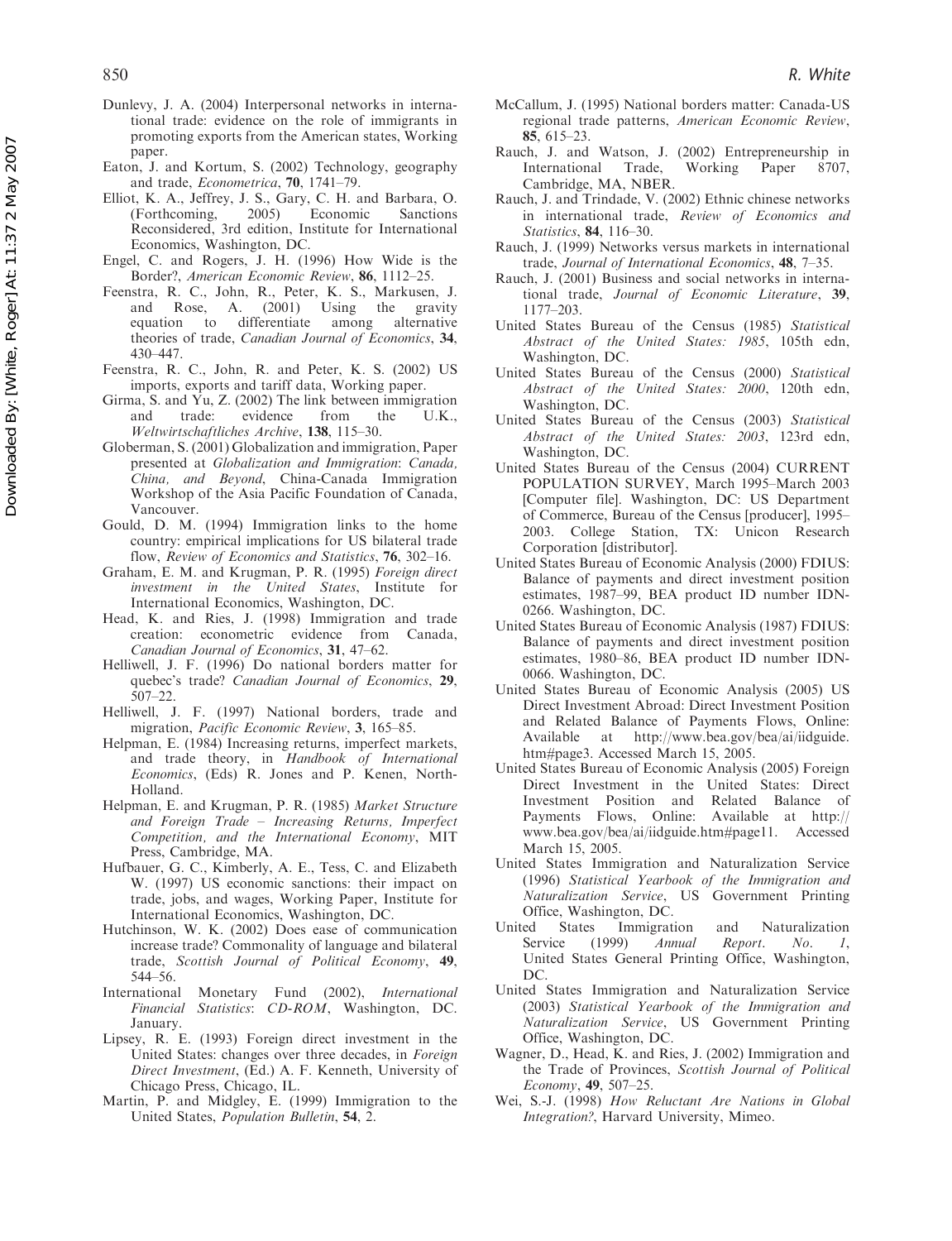- World Bank (1997) World Development Indicators. Washington, DC, Development Data Group of the World Bank's International Economics Department.
- World Bank (2003) World Development Indicators: CD-ROM Version, Washington, DC, Development Data Group of the World Bank's International Economics Department.

#### Appendix A: Variable listing

| Variable                                 | Description                                                                                                                                                        | Source(s)                                     |
|------------------------------------------|--------------------------------------------------------------------------------------------------------------------------------------------------------------------|-----------------------------------------------|
| Immigrants $_{ii}$                       | Number of immigrants from country $j$ in the US<br>at time $t$ .                                                                                                   | US Census; US INS                             |
| Volume of $Trade_{ii}$                   | Volume of trade between the US and country $j$ at<br>time <i>t</i> . Calculated as Volume of<br>$\text{Trade}_{ii} = (\text{Imports}_{ii} + \text{Exports}_{ii}).$ | Feenstra et al. (2002); US ITC Trade Database |
| $Imports_{ii}$                           | Imports (c.i.f.) from $j$ to US at time $t$ .                                                                                                                      | ce ee ee ee ee ee                             |
| $Exports_{ii}$                           | Exports (f.o.b.) to <i>j</i> from US at time <i>t</i> .                                                                                                            |                                               |
| $GDP_{it}$                               | Gross Domestic Product of country <i>i</i> at time <i>t</i> .                                                                                                      | World Development Indicators CD-ROM           |
| Exchange Rate <sub>iit</sub>             | US-country $j$ exchange rate expressed as units of<br>foreign currency per US dollar at time t.                                                                    | IMF IFS; Online: www.oanda.com                |
| Distance <sub>ii</sub>                   | Distance (in kilometers) between foreign nation's<br>capital city and US                                                                                           | Author's calculations (Great Circle method)   |
| $FDI_OUT_{ii}$                           | Measure of US-owned assets in country $j$ at time $t$ .                                                                                                            | <b>US BEA</b>                                 |
| $FDI$ <sub><i>IN<sub>iit</sub></i></sub> | Measure of country <i>j</i> -owned assets in the US at<br>time $t$ .                                                                                               | ce ce ce ce ce ce                             |
| GDP per capita <sub>it</sub>             | Measure of average income in country $j$ during year $t$ .                                                                                                         | 2003 World Development Indicators CD-ROM      |
| $FTA_{iit}$                              | Dummy variable equal to 1 if the nation is in a Free<br>Trade Agreement (for more than six months in a<br>calendar year) with the US; 0 otherwise.                 | n.a.                                          |
| $L$ anguage <sub>i</sub>                 | Dummy variable equal to 1 if the official language of<br>the nation is English; 0 otherwise.                                                                       | Crystal (1993)                                |
| Military $_{ii}$                         | Dummy variable equal to 1 if US military action<br>occurred involving country $i$ during year $t$ ; 0<br>otherwise.                                                | n.a.                                          |
| $OECD_{it}$                              | Dummy variable equal to 1 if nation is a member of<br>the OECD (for more than six months in a year); $0$<br>otherwise.                                             | Online: www.oecd.org                          |
| $OPEC_{it}$                              | Dummy variable equal to 1 if the nation is a member<br>of OPEC (for more than six months in any year); 0<br>otherwise.                                             | Online: www.opec.org                          |
| Sanctions <sub>iit</sub>                 | Dummy variable equal to 1 if sanctions were imposed<br>against country $i$ by the US in year $t$ , 0 otherwise.                                                    | Elliot et al. (Forthcoming, 2005)             |